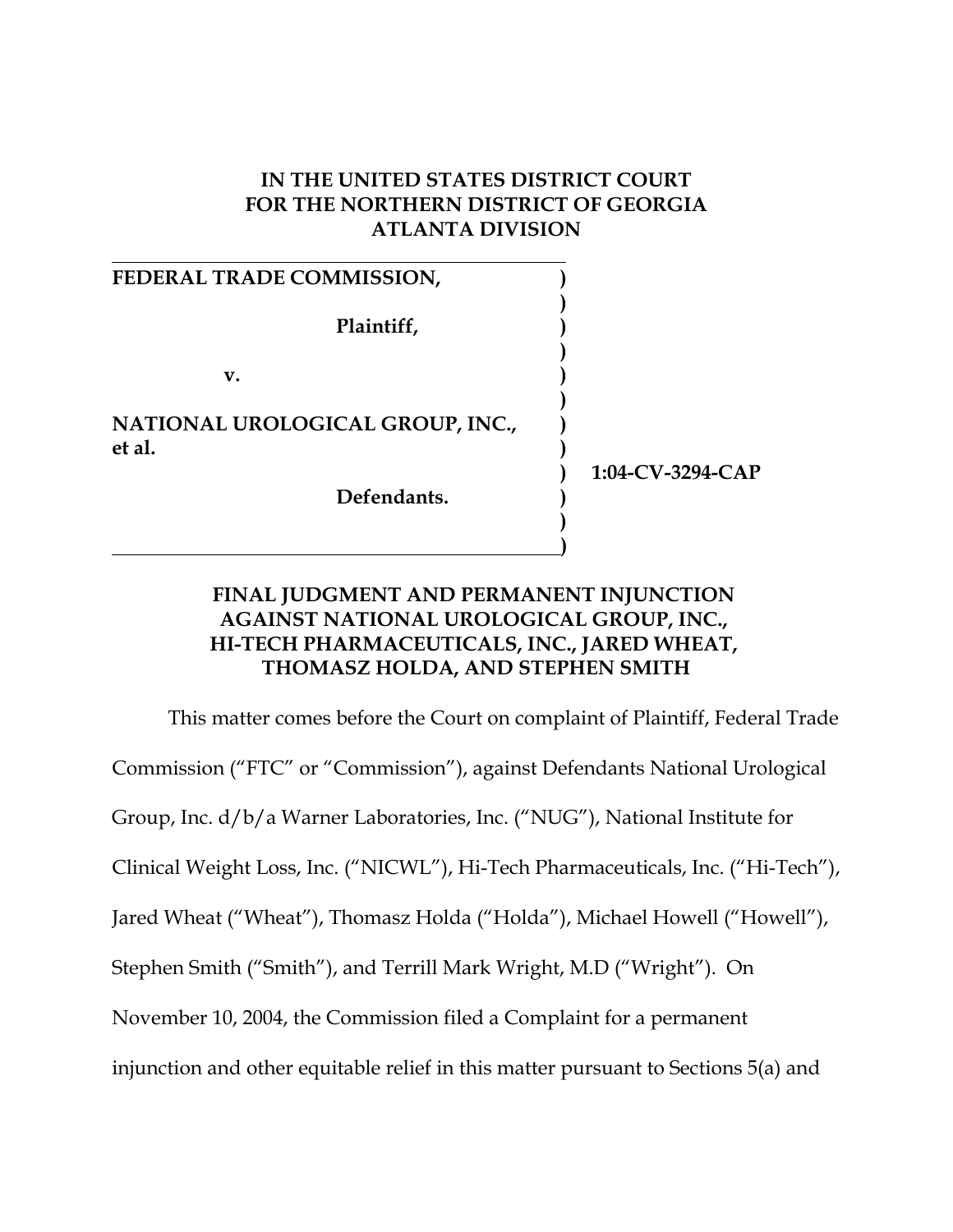12 of the Federal Trade Commission Act ("FTC Act"), 15U.S.C. §§ 45(a) and 52. The FTC charged Defendants NUG, NICWL, Hi-Tech, Wheat, Holda, Howell, Smith, and Wright with engaging in deceptive acts or practices in connection with the marketing and sale of dietary supplement products, in violation of Section 5 of the FTC Act, 15 U.S.C. § 45. On June 1, 2005, this Court entered a Stipulated Final Order For Permanent Injunction and Settlement of Claims For Monetary Relief against Defendant Howell.

The Commission filed a motion for summary judgment along with the entry of a separate set of Findings of Fact and Conclusions of Law. On June 4, 2008, the court granted the FTC's motion for summary judgment against NUG, NICWL, Hi-Tech, Wheat, Holda, Smith, and Wright as to monetary relief, and against the same defendants, with the exception of dissolved corporation NICWL, as to injunctive relief. Accordingly, it is hereby **ORDERED, ADJUDGED, AND DECREED**:

#### **FINDINGS**

1. This Court has jurisdiction of the subject matter of this case and the parties hereto pursuant to 28 U.S.C. § § 1331, 1337(a) and 1345 and 1355, and 15 U.S.C. §§ 45(a), 53(b), and 57b.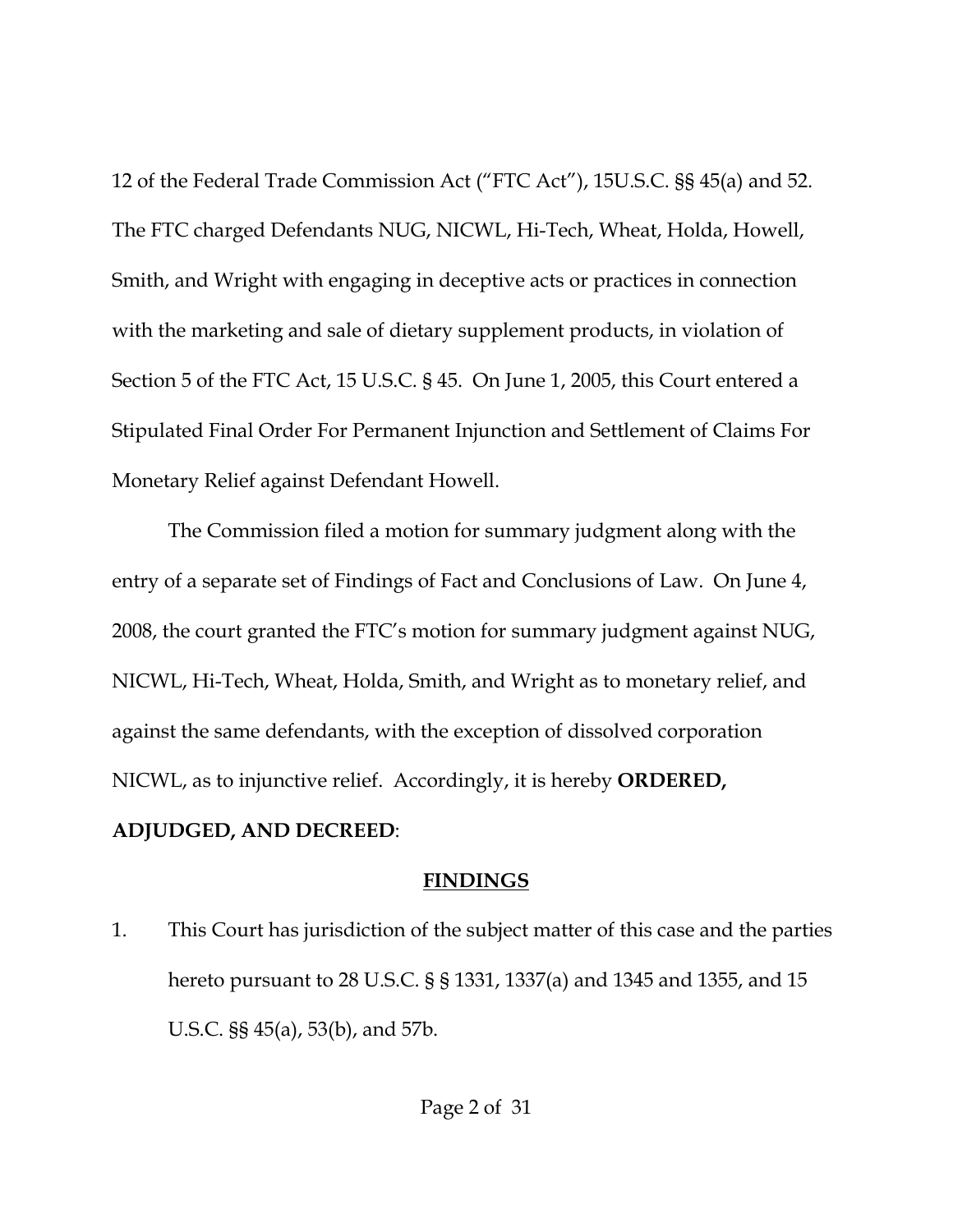- 2. Venue in the Northern District of Georgia is proper as to all parties under 15 U.S.C. § 53(b) and 28 U.S.C. § 1391(b) and (c).
- 3. On June 4, 2008, the court granted the FTC's motion for summary judgment against NUG, NICWL, Hi-Tech, Wheat, Holda, Smith, and Wright as to monetary relief, and against the same defendants, with the exception of dissolved corporation NICWL, as to injunctive relief.
- 4. The activities of Defendants NUG, NICWL, Hi-Tech, Wheat, Holda, Howell, Smith, and Wright are in or affecting commerce, as defined in the FTC Act, 15 U.S.C. § 44.
- 5. The Complaint states a claim upon which relief may be granted against Defendants NUG, NICWL, Hi-Tech, Wheat, Holda, Howell, Smith, and Wright under Sections 5(a) and 12 of the Federal Trade Commission Act ("FTC Act"), 15 U.S.C. §§ 45(a) and 52.
- 6. This is a final order with respect to Corporate Defendants NUG, NICWL, and Hi-Tech, and Individual Defendants Wheat, Holda, and Smith.
- 7. This Final Order is in addition to, and not in lieu of, any other civil or criminal remedies that may be provided by law.
- 8. Entry of this Final Order is in the public interest.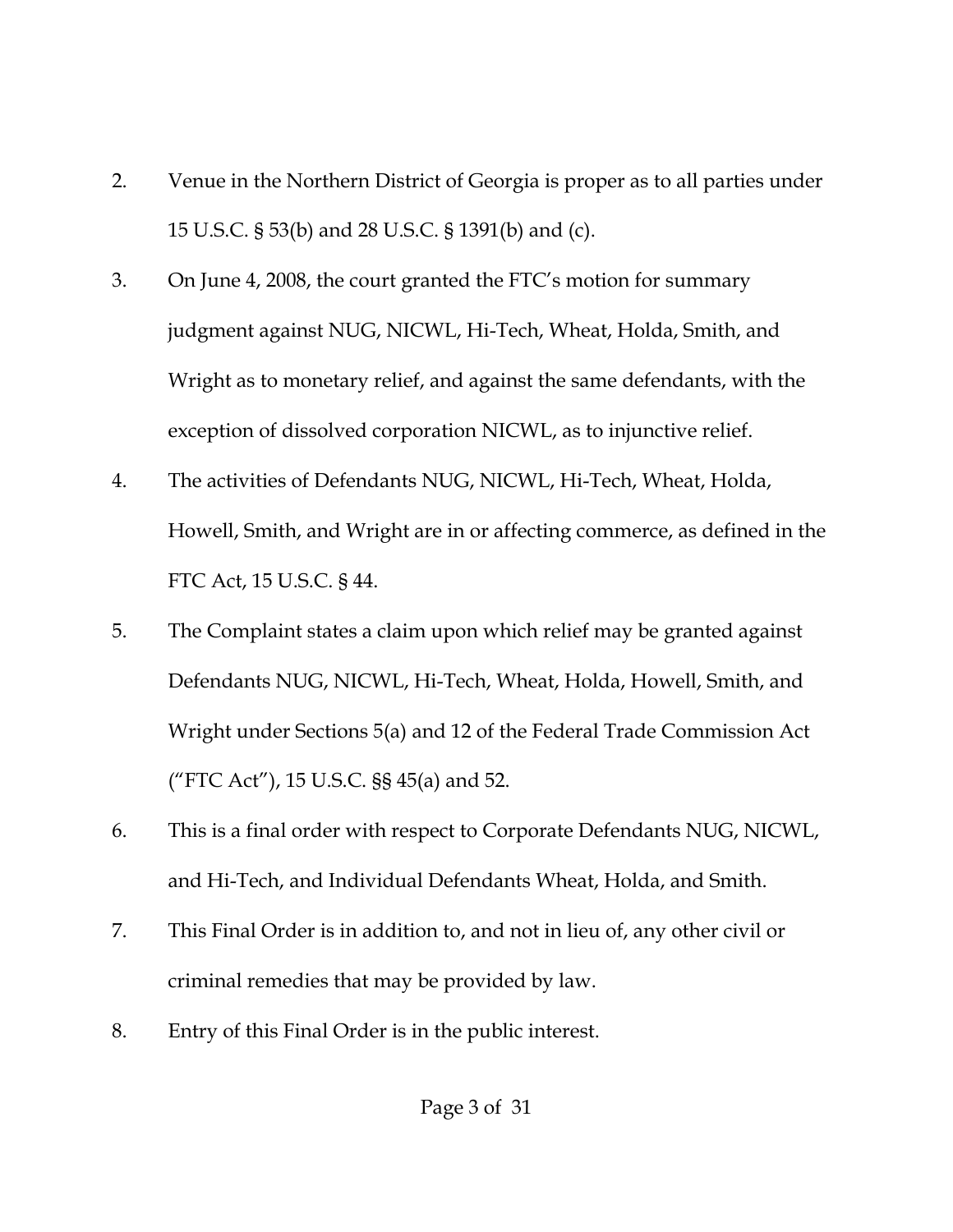#### **DEFINITIONS**

For purposes of this order, the following definitions shall apply:

- 1. Unless otherwise specified, "Defendants" shall mean National Urological Group, Inc. d/b/a Warner Laboratories, Inc., Hi-Tech Pharmaceuticals, Inc., Jared Wheat, Thomasz Holda, and Stephen Smith; "Corporate Defendants" shall mean National Urological Group, Inc. d/b/a Warner Laboratories, Inc. and Hi-Tech Pharmaceuticals, Inc.; "Individual Defendants" shall mean Jared Wheat, Thomasz Holda, and Stephen Smith.
- 2. "Advertising" or "Advertisement" means any written or verbal statement, illustration, or depiction that is designed to effect a sale or create interest in the purchasing of goods or services, whether it appears in a brochure, newspaper, magazine, pamphlet, leaflet, circular, mailer, book insert, free standing insert, letter, catalogue, poster, chart, billboard, public transit card, point of purchase display, packaging, package insert, label, film, slide, radio, television or cable television, audio program transmitted over a telephone system, program-length commercial ("infomercial"), Internet website (including metatags), or in any other medium.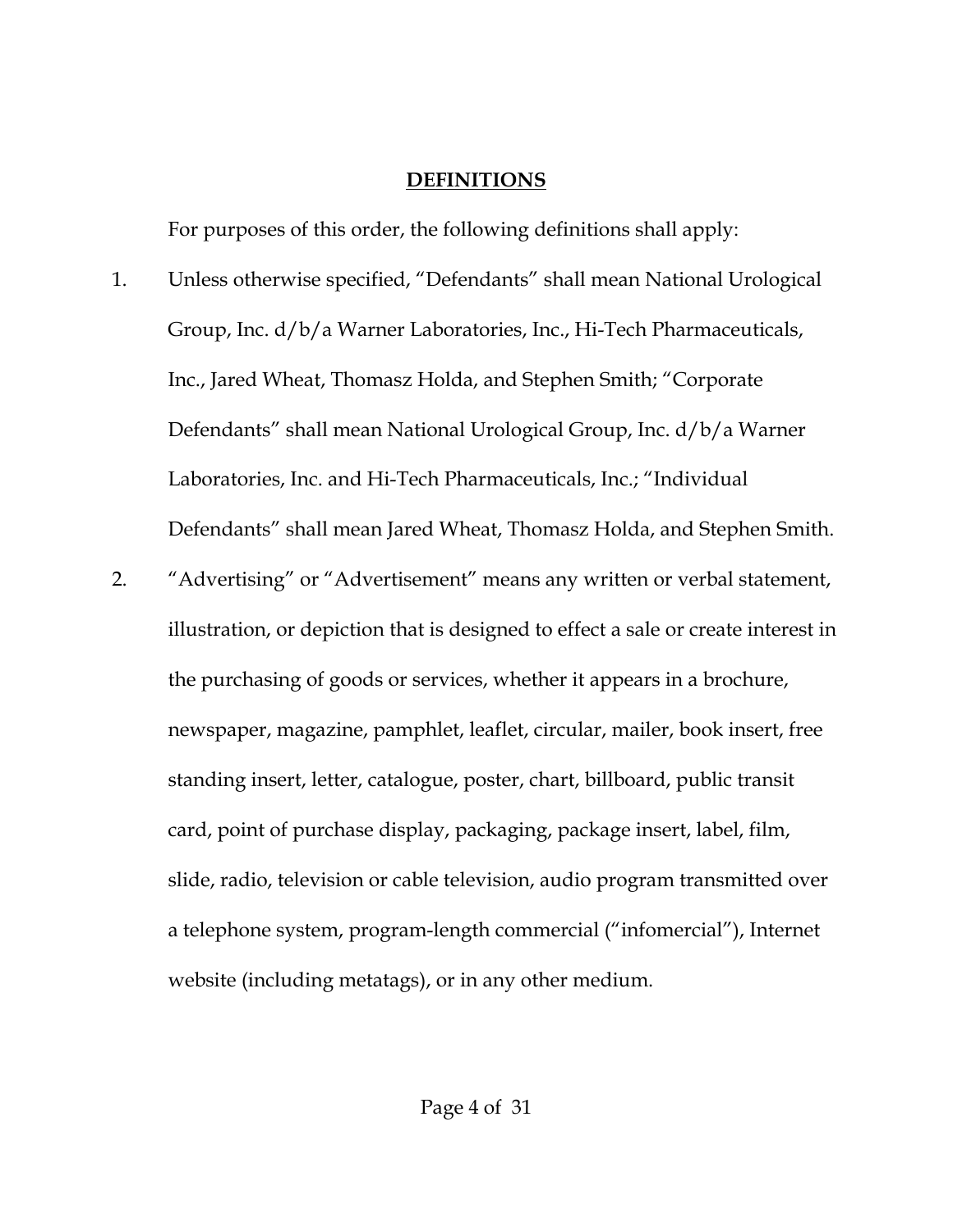- 3. "Competent and reliable scientific evidence" shall mean tests, analyses, research, studies, or other evidence based on the expertise of professionals in the relevant area, that has been conducted and evaluated in an objective manner by persons qualified to do so, using procedures generally accepted in the profession to yield accurate and reliable results.
- 4. "Clear(ly) and Prominent(ly)" shall mean as follows:
	- A. In an advertisement communicated through an electronic medium (such as television, video, radio, and interactive media such as the Internet, online services and software), the disclosure shall be presented simultaneously in both the audio and visual portions of the advertisement. *Provided*, *however*, that in any advertisement presented solely through visual or audio means, the disclosure may be made through the same means in which the ad is presented. *Provided*, *further*, that in any advertisement communicated through interactive media which is presented predominantly through visual or audio means, the disclosure may be made through the same means in which the ad is predominantly presented. The audio disclosure shall be delivered in a volume and cadence sufficient for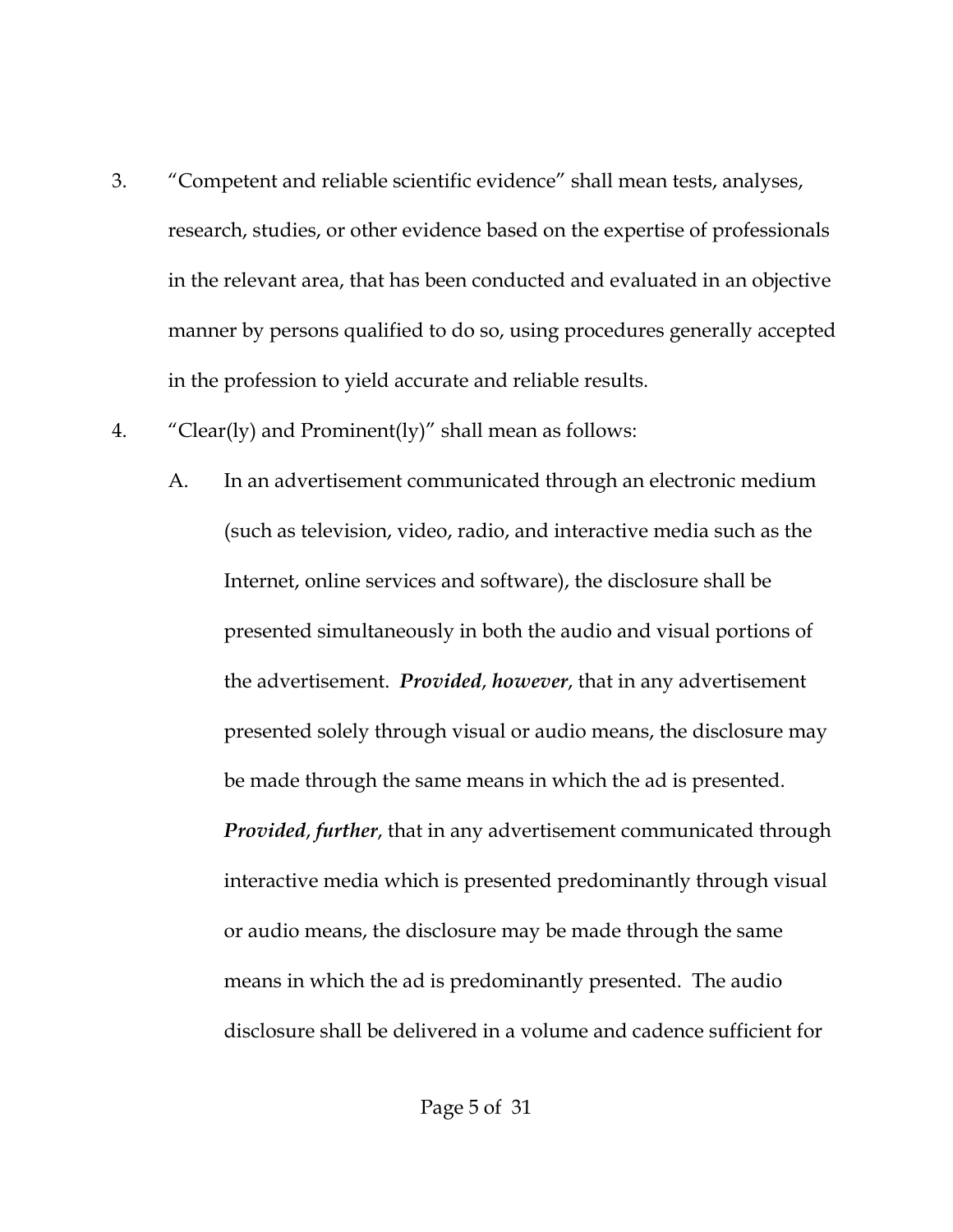an ordinary consumer to hear and comprehend it. The visual disclosure shall be of a size and shade, with a degree of contrast to the background against which it appears, and shall appear on the screen for a duration and in a location, sufficiently noticeable for an ordinary consumer to read and comprehend it.

- B. In a print advertisement, promotional material, or instructional manual, the disclosure shall be in a type size and location sufficiently noticeable for an ordinary consumer to read and comprehend it, in print that contrasts with the background against which it appears.
- C. On a product label, the disclosure shall be in a type size and location sufficiently noticeable for an ordinary consumer to read and comprehend it and in print that contrasts with the background against which it appears. *Provided, however,* if a disclosure on a bottle label or package label is made in a location other than the principal display panel, the bottle label or package label shall (i) include the statement, "**See important safety warning(s) on [insert disclosure location]**," in a type size and location on the principal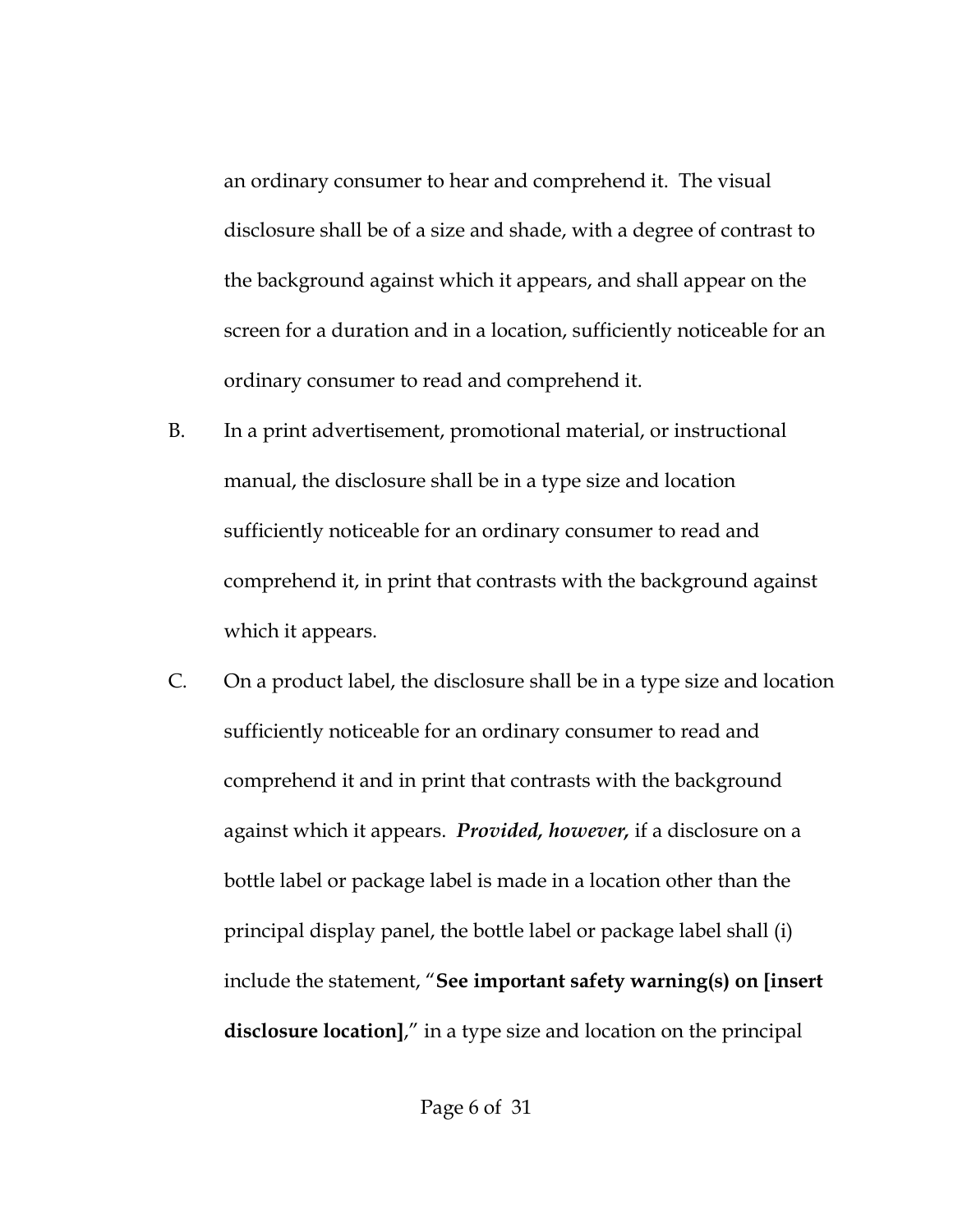display panel sufficiently noticeable for an ordinary consumer to read and comprehend it and in print that contrasts with the background against which it appears; *and* (ii) place the disclosure on the bottle label and, if applicable, the package label, within a border that is a color or shade that contrasts with the background against which it appears. *Provided further*, that in a multi-page insert, the disclosure shall appear on the cover page or first page.

- D. In the case of advertisements disseminated by means of an interactive electronic medium, such as software, the Internet, or online services, "in close proximity" means on the same Web page, online service page, or other electronic page, and proximate to the triggering representation, and does not include disclosures accessed or displayed through hyperlinks, pop-ups, interstitials, or other means.
- E. The disclosure shall be in understandable language and syntax. Nothing contrary to, inconsistent with, or in mitigation of the disclosure shall be used in any advertisement or on any label.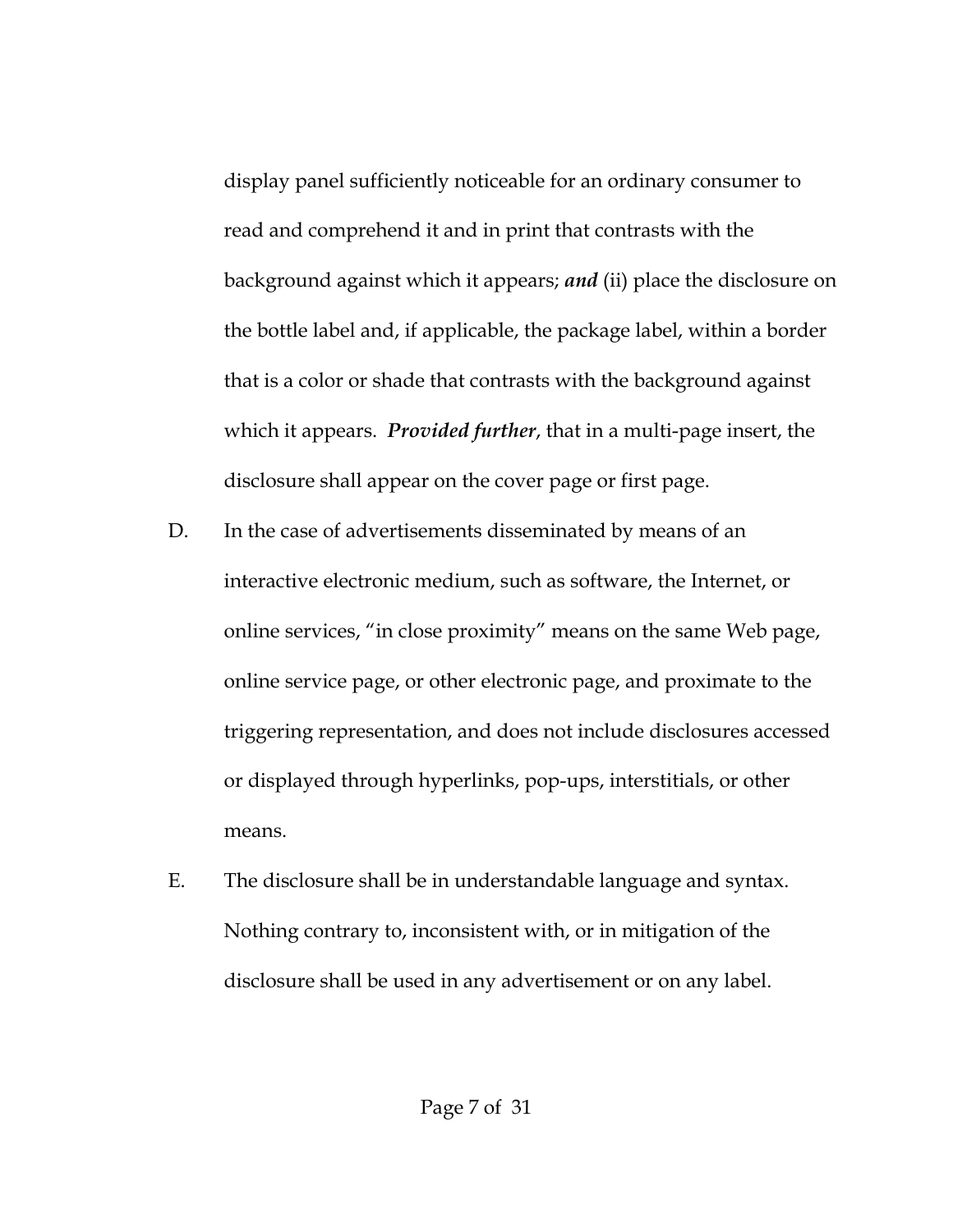- 5. "Product label" shall mean any label or other written, printed or graphic matter upon any product or accompanying any product, including package labels, bottle labels, and package inserts.
- 6. "Weight Loss Product" shall mean any product, program, or service designed, used, or marketed to prevent weight gain or produce weight loss, reduce or eliminate fat, slim, or increase caloric deficit in a user of the product, program, or service.
- 7. "Erectile Dysfunction Product" shall mean any product, program, or service designed, used, or marketed to affect erectile function or impotence in users of the product, program, or service.
- 8. "Thermalean" shall mean any product containing sida cordifolia, kola nut, citrus aurantium, cassia nomame, green tea extract, and 5-HTP that is manufactured, supplied, distributed, offered for sale, sold, marketed, advertised, or promoted by Defendants under the name Thermalean.
- 9. "Lipodrene" shall mean any product containing sida cordifolia, citrus aurantium, caffeine, coleus forskohlii, naringen, green tea, ginseng, and lcaritine that is manufactured, supplied, distributed, offered for sale, sold,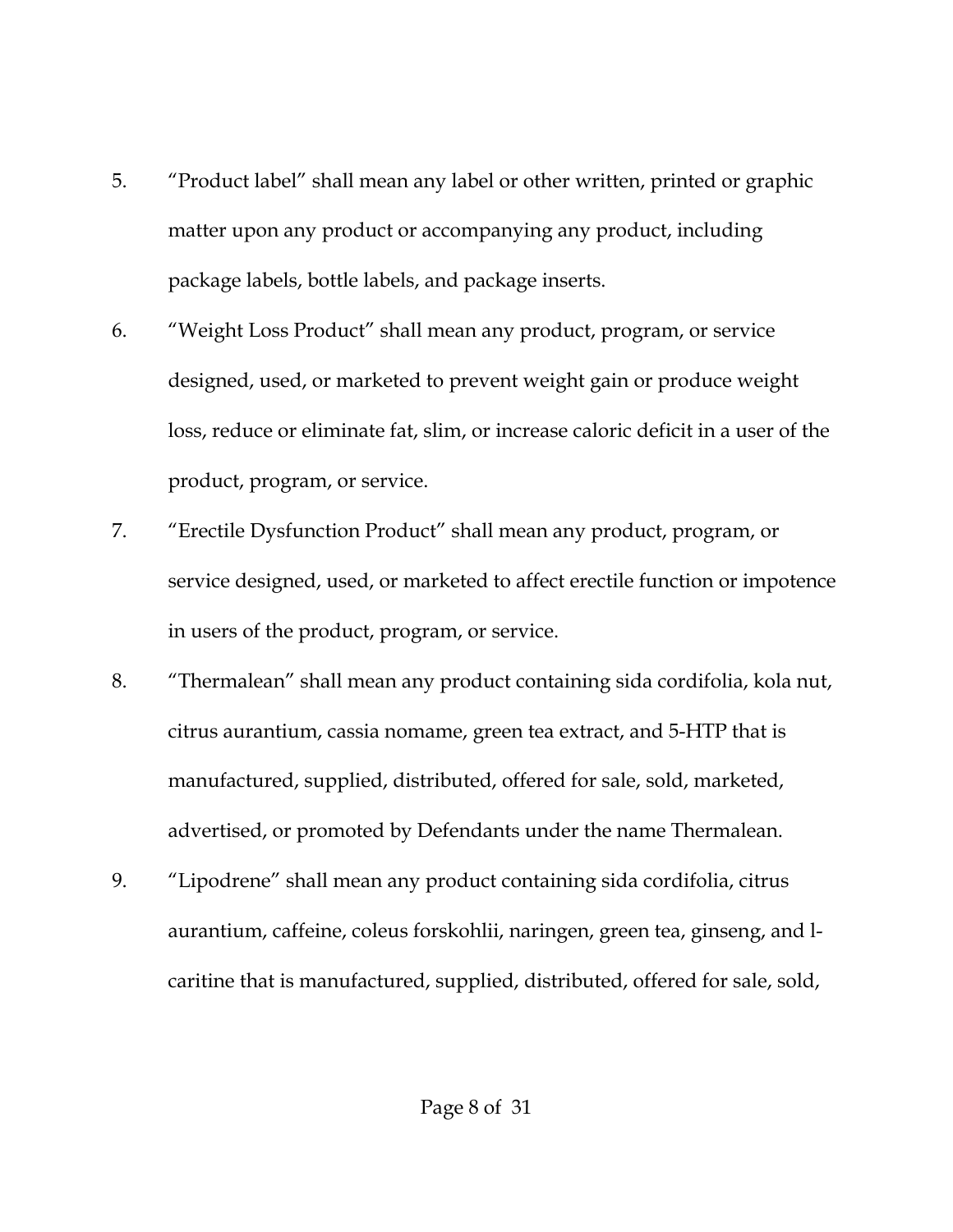marketed, advertised, or promoted by Defendants under the name Lipodrene.

- 10. "Spontane-ES" shall mean any product containing xanthoparmelia scabrosa extract, cnidium monnier extract, yohimbine extract, epimedium extract, gingko biloba extract, mucuna pruriens extract, and l-arginine that is manufactured, supplied, distributed, offered for sale, sold, marketed, advertised, or promoted by Defendants under the name Spontane or Spontane-ES.
- 11. "Covered product or service" shall mean any health-related service or program, weight loss product, erectile dysfunction product, dietary supplement, food, drug, or device.
- 12. "Yohimbine" shall mean a source of yohimbine, including, but not limited to, quebracho bark extract, quebrachacine HCL, yohimbine HCL, either derived from natural sources or synthetically produced.
- 13. "Commerce" shall mean as defined in Section 4 of the Federal Trade Commission Act, 15 U.S.C. § 44.
- 14. "Affiliate" shall mean any person, other than Defendants, who promotes or sells Thermalean, Lipodrene, and Spontane-ES, or any other products sold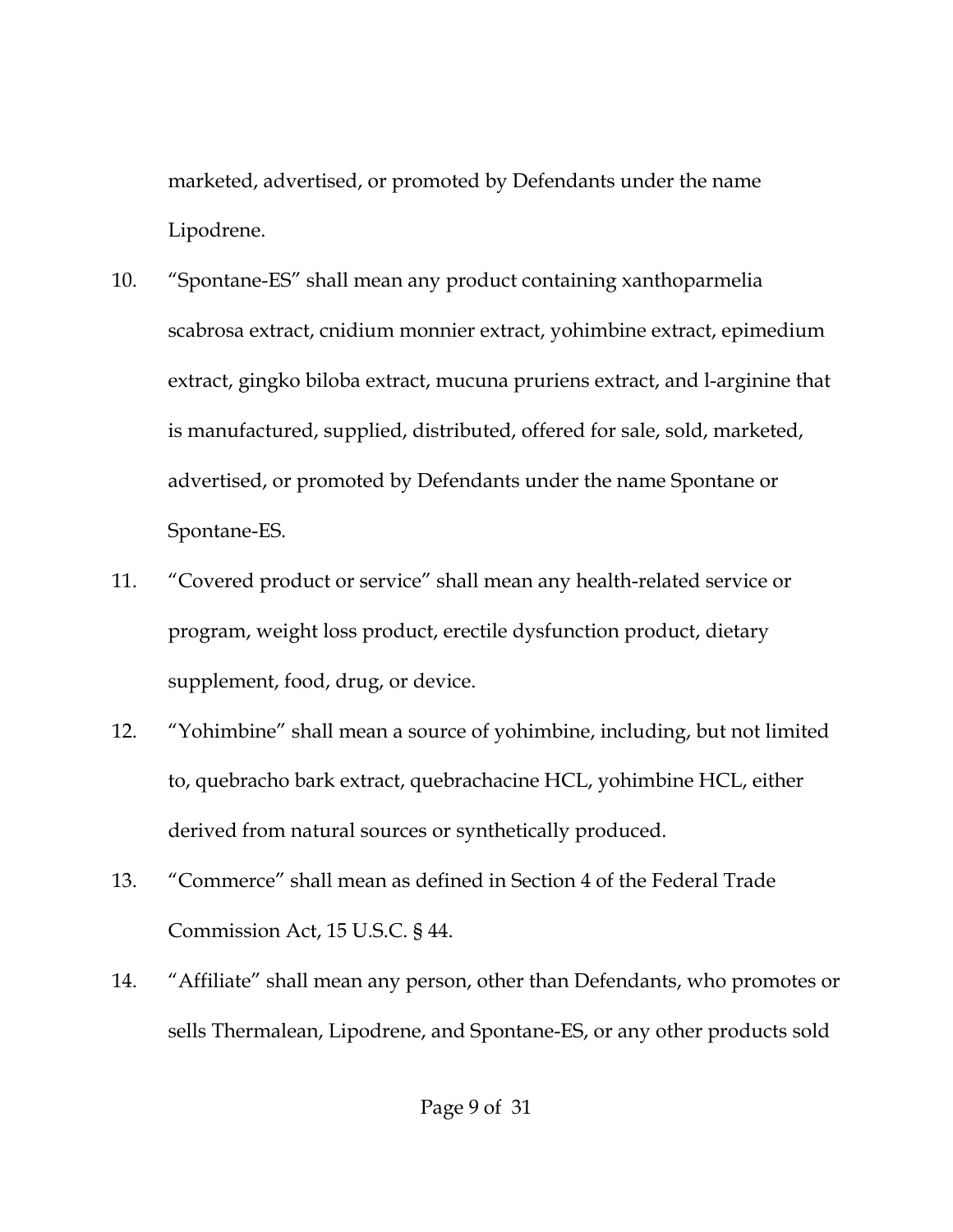by Defendants through a website on the Internet or through any other medium.

- 15. "Endorsement" shall mean as defined in 16 C.F.R. § 255.0(b).
- 16. The term "including" in this Order means "without limitation."
- 17. The terms "and" and "or" in this Order shall be construed conjunctively or disjunctively as necessary, to make the applicable phrase or sentence inclusive rather than exclusive.
- 18. "Food" and "drug" shall mean as defined in Section 15 of the FTC Act, 15 U.S.C. § 55.

## **ORDER**

# **I. PROHIBITED FALSE CLAIMS FOR WEIGHT LOSS PRODUCTS**

**IT IS HEREBY ORDERED** that Defendants, directly or through any corporation, partnership, subsidiary, division, trade name, or other device, and their officers, agents, servants, representatives, employees, and all persons or entities in active concert or participation with them who receive actual notice of this Order, by personal service or otherwise, in connection with the manufacturing, labeling, advertising, promotion, offering for sale, sale, or distribution of Thermalean, Lipodrene, or any other weight loss product, is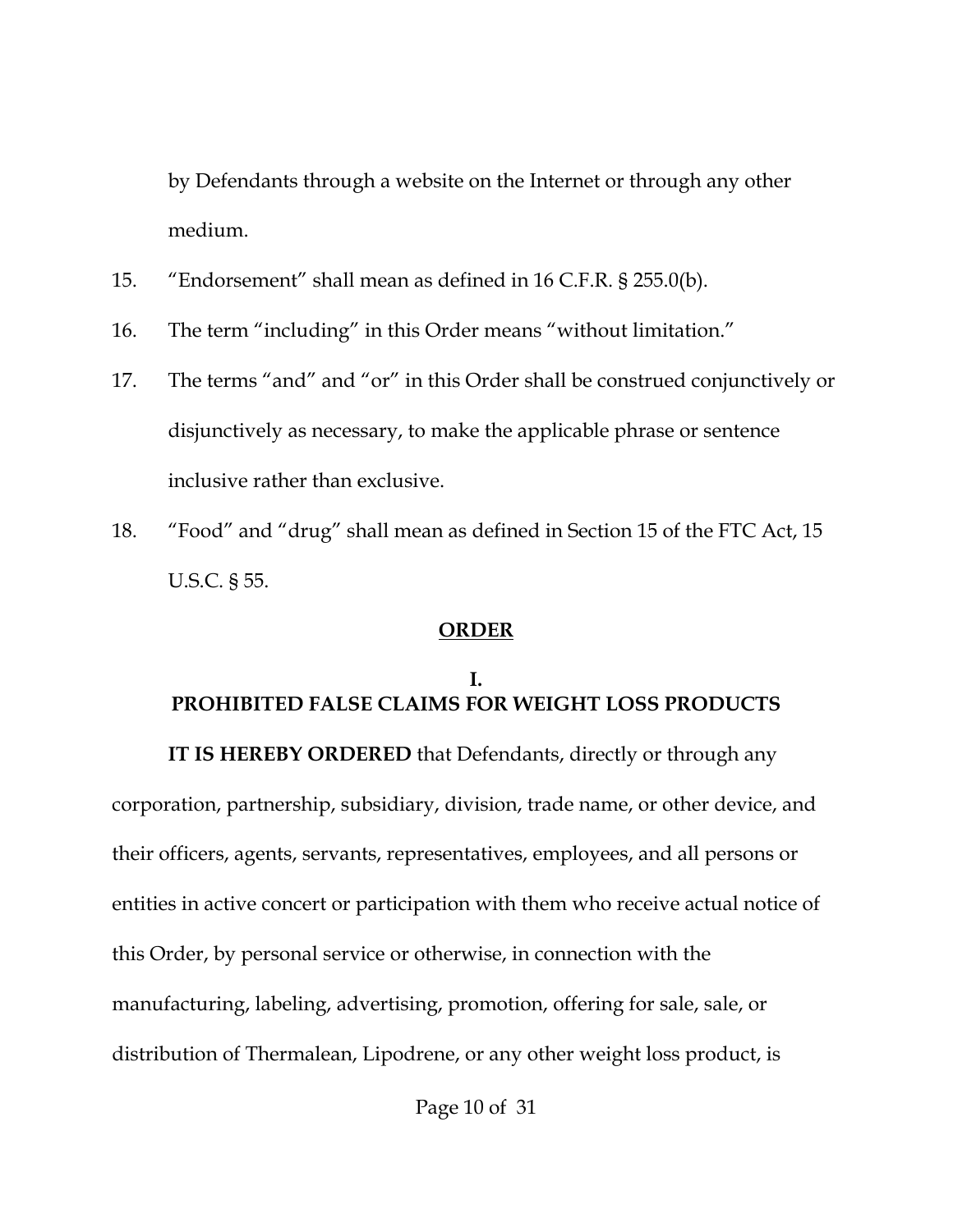permanently restrained and enjoined from misrepresenting, in any manner,

expressly or by implication, including through the use of endorsements, that:

- a. Such product is clinically proven to be or is an effective treatment for obesity;
- b. Such product is clinically proven to cause or causes rapid and substantial weight loss;
- c. Such product causes substantial weight loss, including as much as 125 pounds;
- d. Such product is clinically proven to enable or enables users to lose 19% of their total body weight, lose 20-35% of abdominal fat, reduce their overall fat by 40-70%, decrease their stored fat by 300%, or increase their metabolic rate by 50% or more;
- e. Such product is clinically proven to inhibit the absorption of fat, suppress appetite, or increase metabolism without dangerous side effects;
- f. Such product inhibits the absorption of fat, suppresses appetite, or increases metabolism without dangerous side effects;
- g. Such product is clinically proven to be or is safe;
- h. Such product is clinically proven to have or has virtually no side effects.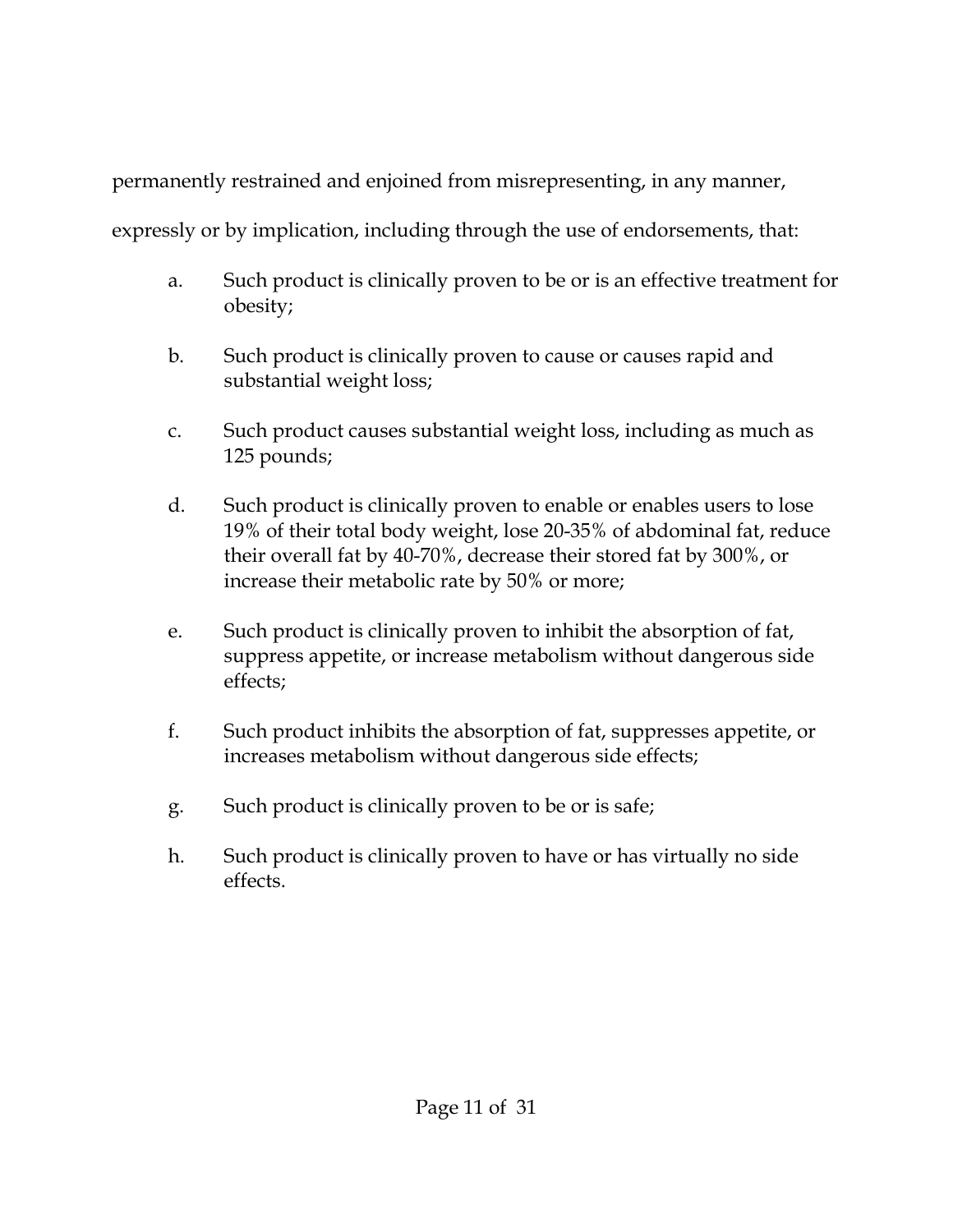#### **II. PROHIBITED UNSUBSTANTIATED CLAIMS FOR WEIGHT LOSS PRODUCTS**

**IT IS FURTHER ORDERED** that Defendants, directly or through any corporation, partnership, subsidiary, division, trade name, or other device, and their officers, agents, servants, representatives, employees, and all persons or entities in active concert or participation with them who receive actual notice of this Order, by personal service or otherwise, in connection with the manufacturing, labeling, advertising, promotion, offering for sale, sale, or distribution of any weight loss product, are hereby permanently restrained and enjoined from making any representation, in any manner, expressly or by implication, including through the use of endorsements, that:

- a. Such product is an effective treatment for obesity;
- b. Such product causes rapid or substantial loss of weight or fat;
- c. Such product causes a specified loss of weight or fat;
- d. Such product affects human metabolism, appetite, or body fat;
- e. Such product is safe;
- f. Such product has virtually no side effects; or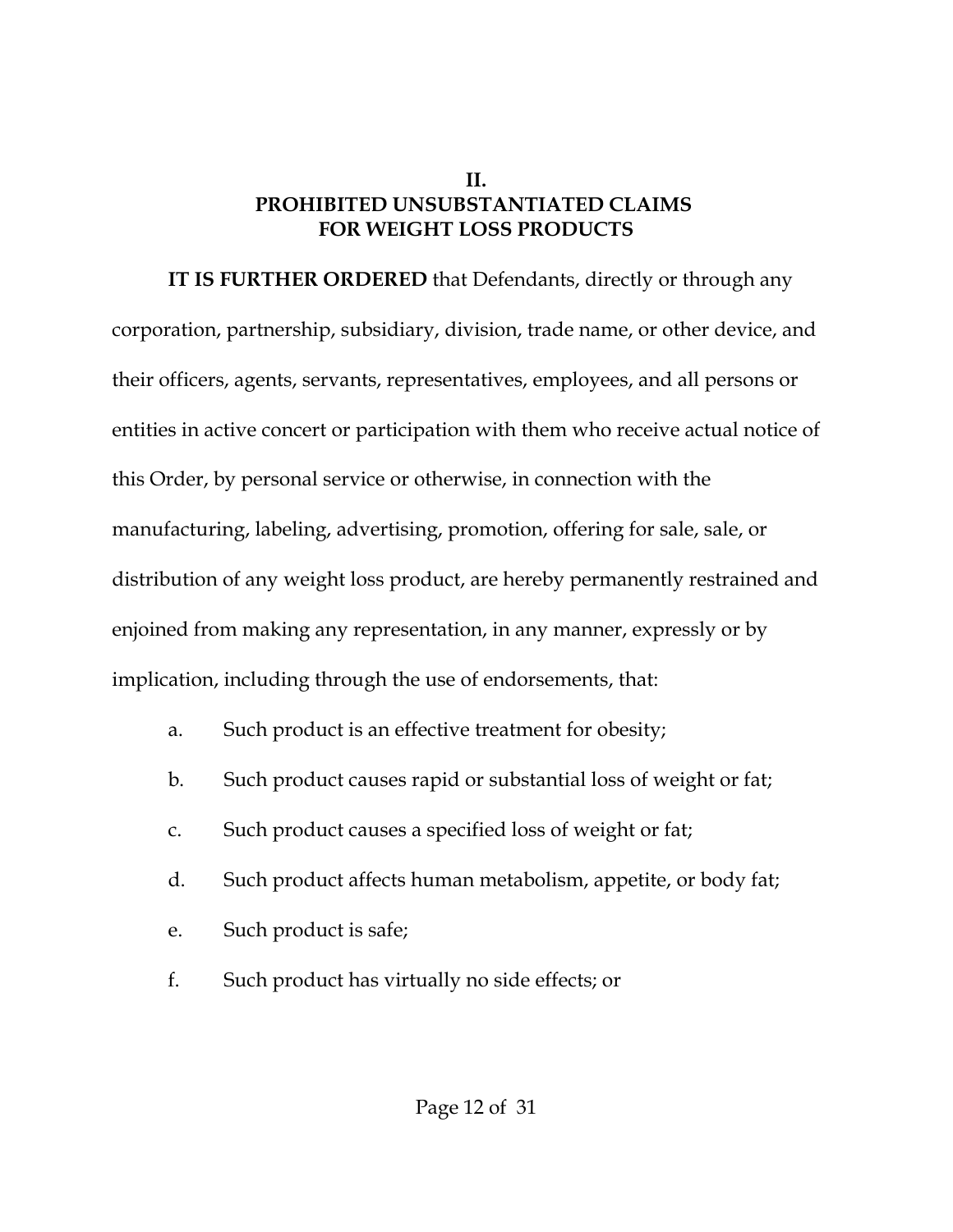g. Such product is equivalent or superior to any drug that the Food and Drug Administration has approved for sale in the United States for the purpose of treating obesity or causing weight loss;

unless the representation, including any such representation made through the use of endorsements, is true and non-misleading, and, at the time the representation is made, Defendants possess and rely upon competent and reliable scientific evidence that substantiates the representation.

## **III. PROHIBITED FALSE CLAIMS FOR ERECTILE DYSFUNCTION PRODUCTS**

**IT IS FURTHER ORDERED** that Defendants, directly or through any corporation, partnership, subsidiary, division, trade name, or other device, and their officers, agents, servants, representatives, employees, and all persons or entities in active concert or participation with them who receive actual notice of this Order, by personal service or otherwise, in connection with the manufacturing, labeling, advertising, promotion, offering for sale, sale, or distribution of Spontane-ES or any other substantially similar product containing one or more of the active ingredients in Spontane-ES, in or affecting commerce, is permanently restrained and enjoined from misrepresenting, in any manner, expressly or by implication, including through the use of endorsements, that: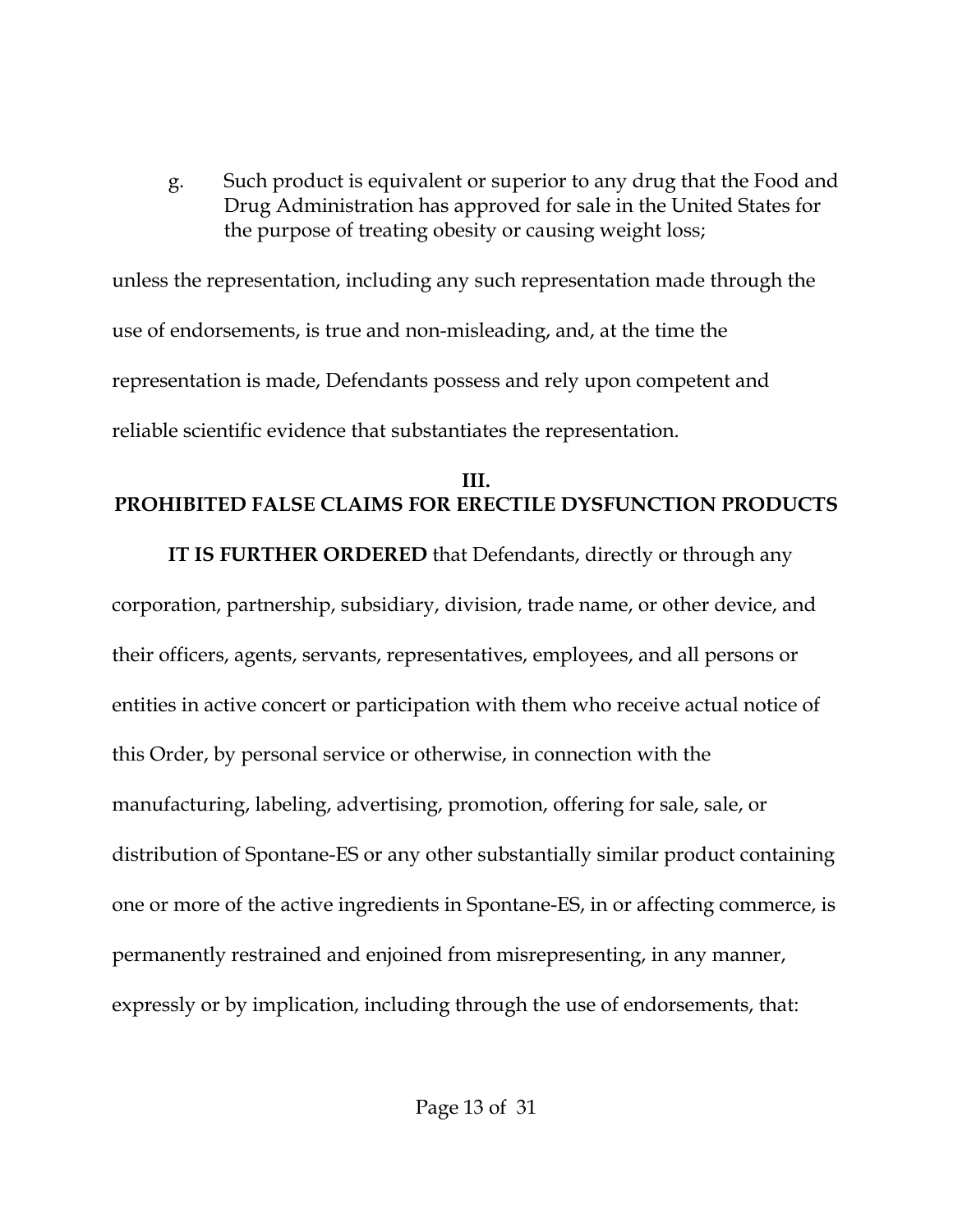- a. Such product is clinically proven to be effective in treating erectile dysfunction in any specified percentage or proportion of users;
- b. Such product is clinically proven to be effective in treating men with erectile dysfunction; or
- c. Such product is clinically proven to cause no harmful side effects.

## **IV. PROHIBITED UNSUBSTANTIATED CLAIMS FOR ERECTILE DYSFUNCTION PRODUCTS**

**IT IS FURTHER ORDERED** that Defendants, directly or through any corporation, partnership, subsidiary, division, trade name, or other device, and their officers, agents, servants, representatives, employees, and all persons or entities in active concert or participation with them who receive actual notice of this Order, by personal service or otherwise, in connection with the manufacturing, labeling, advertising, promotion, offering for sale, sale, or distribution of any erectile dysfunction product, are hereby permanently restrained and enjoined from making any representation, in any manner, expressly or by implication, including through the use of endorsements, that:

- a. Such product is effective in treating erectile dysfunction in any specified percentage or proportion of users; or
- b. Such product is safe;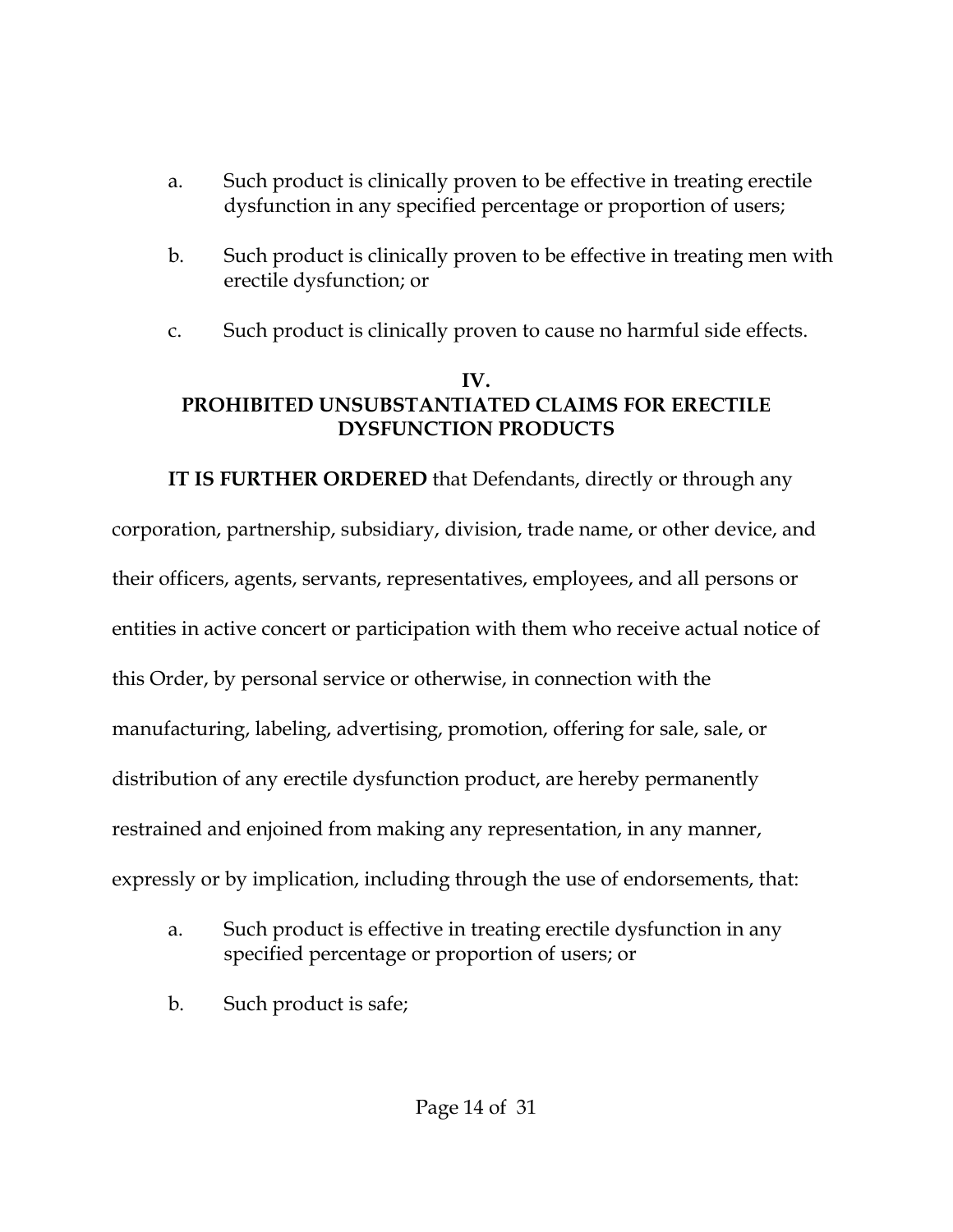unless, the representation, including any such representation made through the use of endorsements, is true and non-misleading, and, at the time the representation is made, Defendants possess and rely upon competent and reliable scientific evidence that substantiates the representation.

## **V. MISREPRESENTATION OF TESTS OR STUDIES**

**IT IS FURTHER ORDERED** that Defendants, directly or through any partnership, corporation, subsidiary, division, trade name, or other device, and their officers, agents, servants, representatives, employees, and all persons or entities in active concert or participation with them who receive actual notice of this Order, by personal service or otherwise, in connection with the manufacturing, labeling, advertising, promotion, offering for sale, sale, or distribution of any covered product or service, in or affecting commerce, shall not misrepresent, in any manner, directly or by implication, the existence, contents, validity, results, conclusions, or interpretations of any test or study.

## **VI. WARNING OF HEALTH RISKS OF YOHIMBINE**

**IT IS FURTHER ORDERED** that, in any advertisement, promotional material, or product label for any covered product or program containing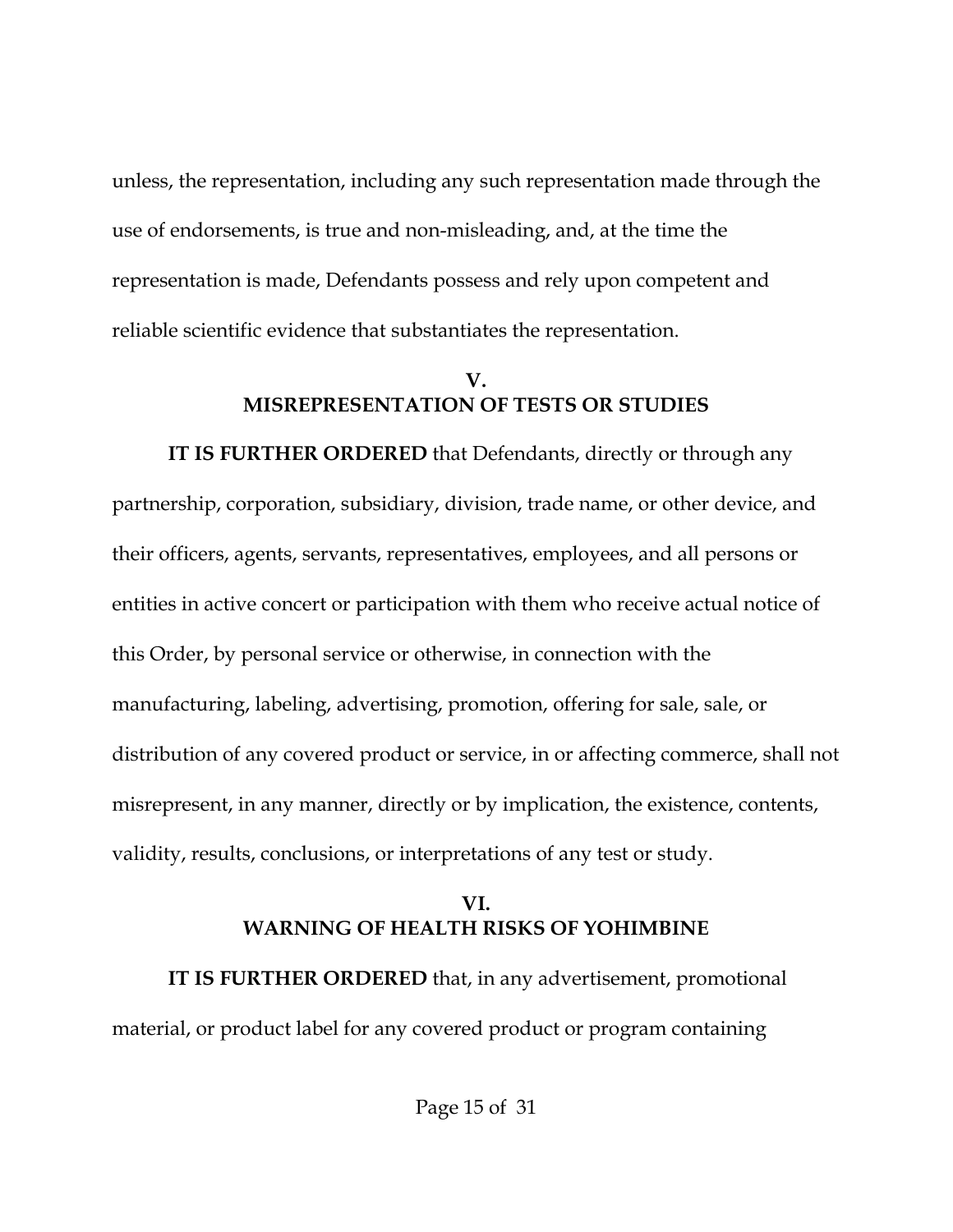yohimbine that contains any representation about the efficacy, benefits, performance, safety, or side effects of such product, and during any discussion relating to the use of such product communicated via electronic mail or any telephone line, Defendants, their officers, agents, servants, representatives, and employees shall make clearly and prominently, the following disclosure:

**WARNING:** This product can raise blood pressure and interfere with other drugs you may be taking. Talk to your doctor about this product.

### **VII. OTHER PROHIBITED CLAIMS**

**IT IS FURTHER ORDERED** that Defendants, directly or through any corporation, partnership, subsidiary, division, trade name, or other device, and their officers, agents, servants, representatives, employees, and all persons or entities in active concert or participation with them who receive actual notice of this Order, by personal service or otherwise, in connection with the manufacturing, labeling, advertising, promotion, offering for sale, sale, or distribution of any covered product or service, in or affecting commerce, shall not make any representation, in any manner, expressly or by implication, including through the use of endorsements, about the health benefits, absolute or comparative benefits, performance, safety, or efficacy of such product or service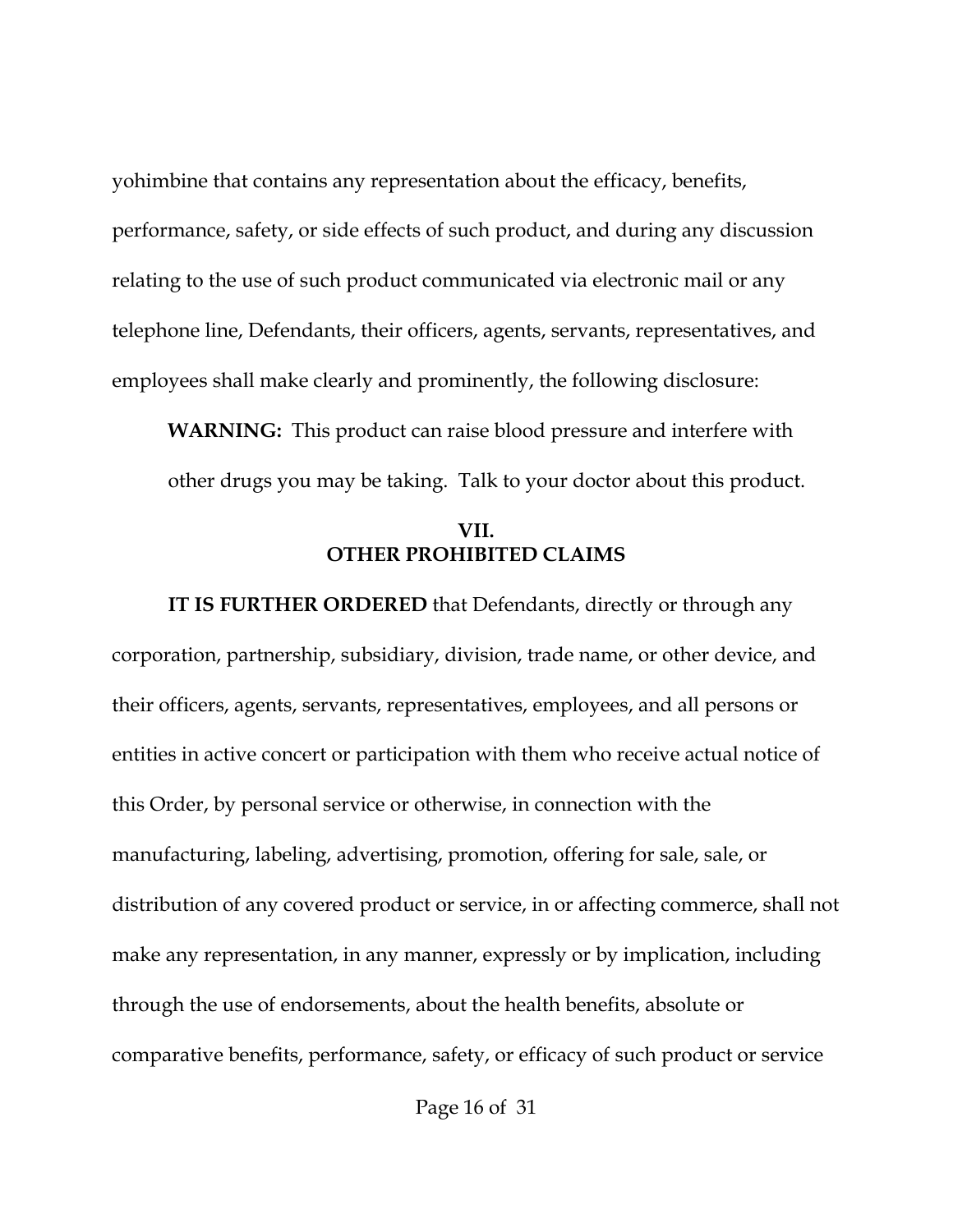unless, at the time the representation is made, Defendants possess and rely upon competent and reliable scientific evidence that substantiates the representation.

## **VIII. NONDISCLOSURE OF MAILING LISTS**

**IT IS FURTHER ORDERED** that Defendants and their officers, agents, servants, employees, and attorneys, and all other persons or entities in active concert or participation with them who receive actual notice of this Order by personal service or otherwise, are permanently restrained and enjoined from selling, renting, leasing, transferring, or otherwise disclosing the name, address, telephone number, credit card number, bank account number, e-mail address, or other identifying information of any person who paid any money to any Defendant named in this Action for Thermalean, Lipodrene, or Spontane-ES or shipping and handling therefor, at any time prior to entry of this order. *Provided, however*, that Defendants may disclose such identifying information to a law enforcement agency or as required by any law, regulation, or court order.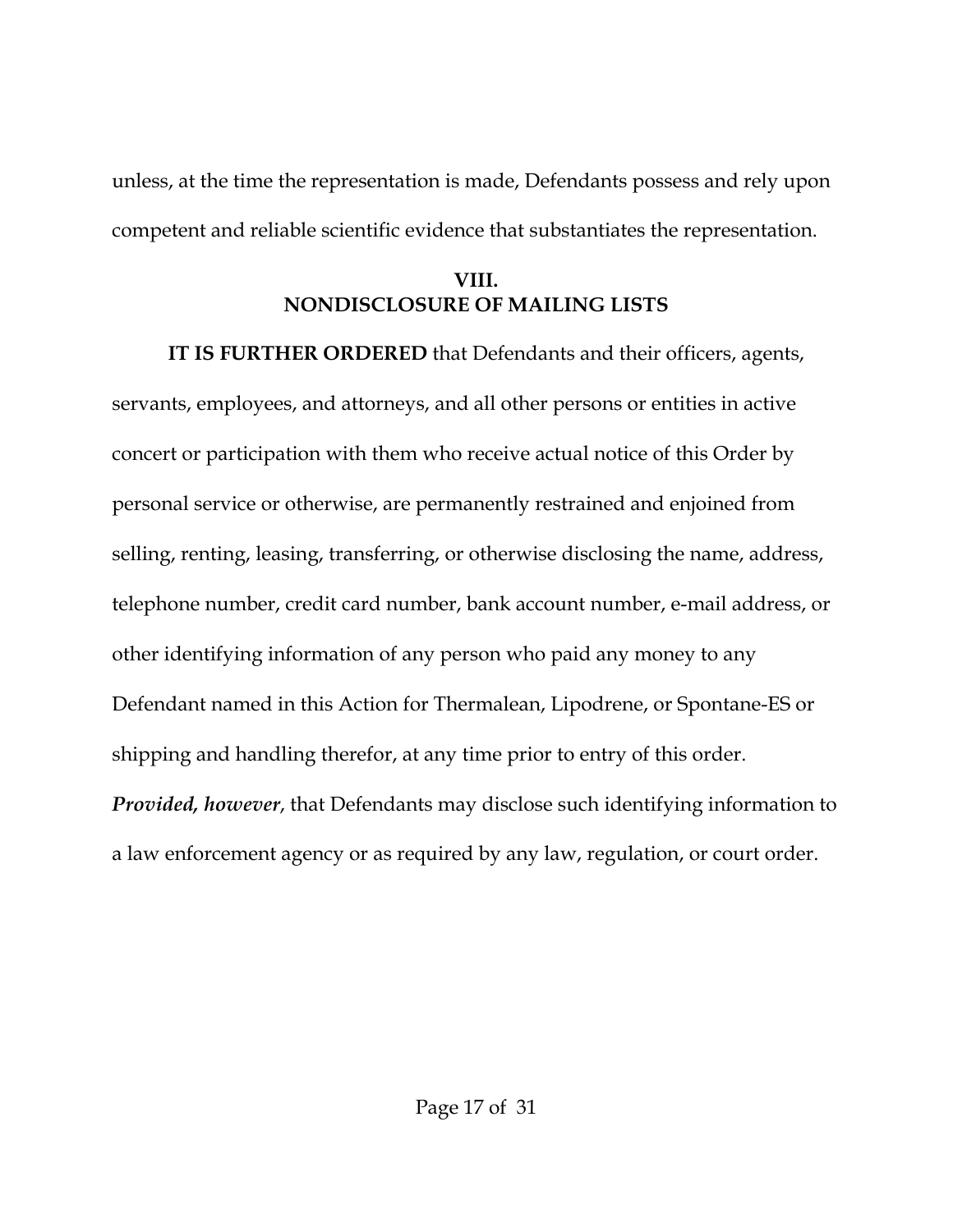# **IX. CONSUMER REDRESS AND OTHER EQUITABLE RELIEF**

#### **IT IS FURTHER ORDERED** that:

- A. Judgment in the amount of \$15, 882, 436 .00 is hereby entered in favor of the Commission and against Defendants and NICWL, jointly and severally, for consumer redress, with post-judgment interest, at the legal rate.
- B. All payments shall be made by certified check or other guaranteed funds payable to and delivered to the Commission, or by wire transfer in accord with instructions provided by the Commission.
- C. All funds paid pursuant to this Order shall be deposited into a fund administered by the Commission or its agent to be used for equitable relief, including but not limited to consumer redress, and any attendant expenses for the administration of such equitable relief.
- D. In the event that the Commission in its sole discretion determines that direct redress to consumers is wholly or partially impracticable or funds remain after redress is completed, the Commission may apply any remaining funds for such other equitable relief (including consumer information remedies) as it determines to be reasonably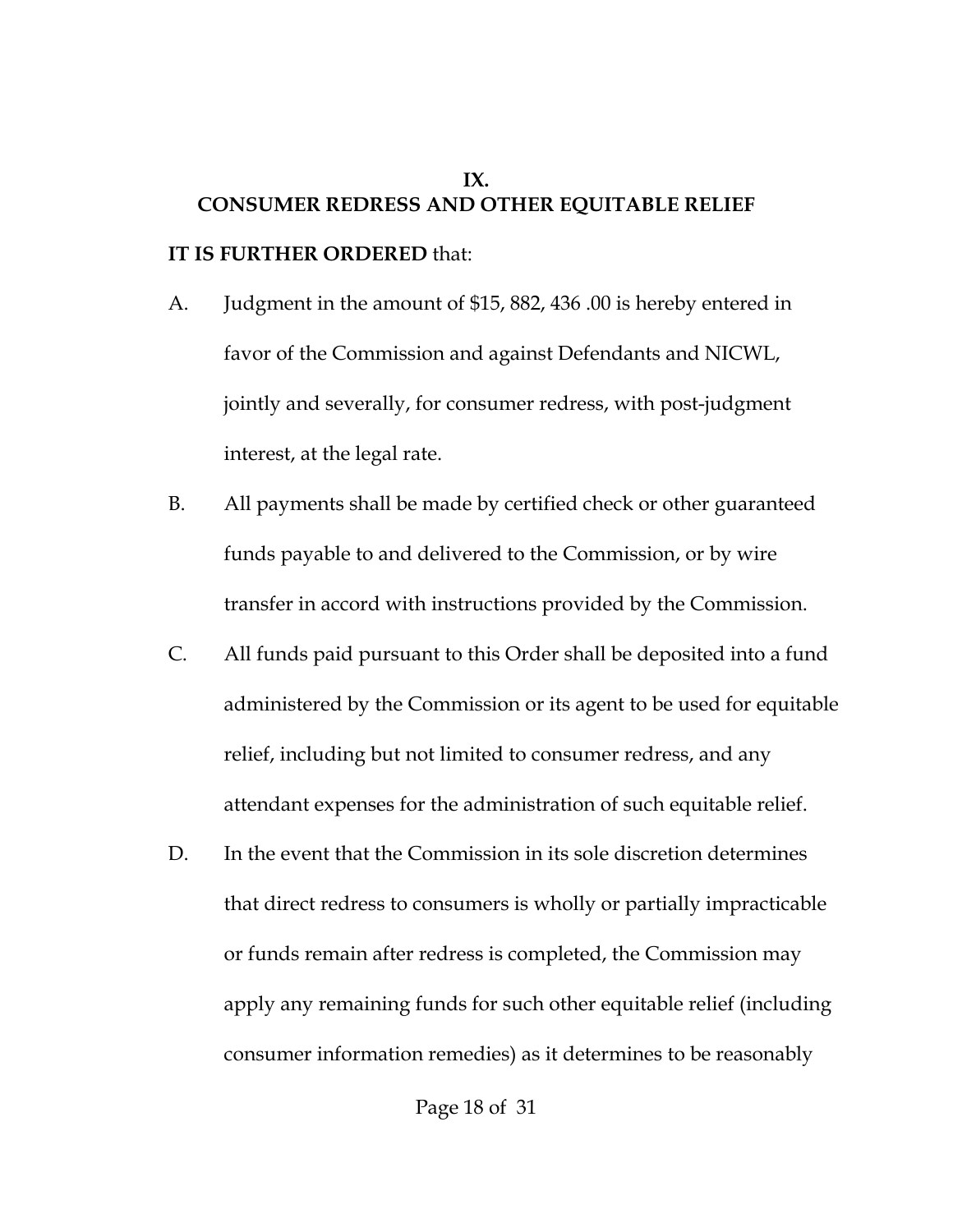related to the practices of the Defendants and NICWL, as alleged in the Complaint. Any funds not used for such equitable relief shall be deposited to the United States Treasury as disgorgement. Defendants and NICWL shall have no right to challenge the Commission's choice of remedies under this Paragraph or the manner of distribution chosen by the Commission. No portion of any payments under the judgment herein shall be deemed a payment of any fine, penalty, or punitive assessment.

E. In accordance with 31 U.S.C. § 7701, Defendants and NICWL are hereby required, unless they have done so already, to furnish to the Commission their respective taxpayer identifying numbers (social security numbers or employer identification numbers), which shall be used for the purposes of collecting and reporting on any delinquent amount arising out of the relationship of the Defendants and NICWL with the government.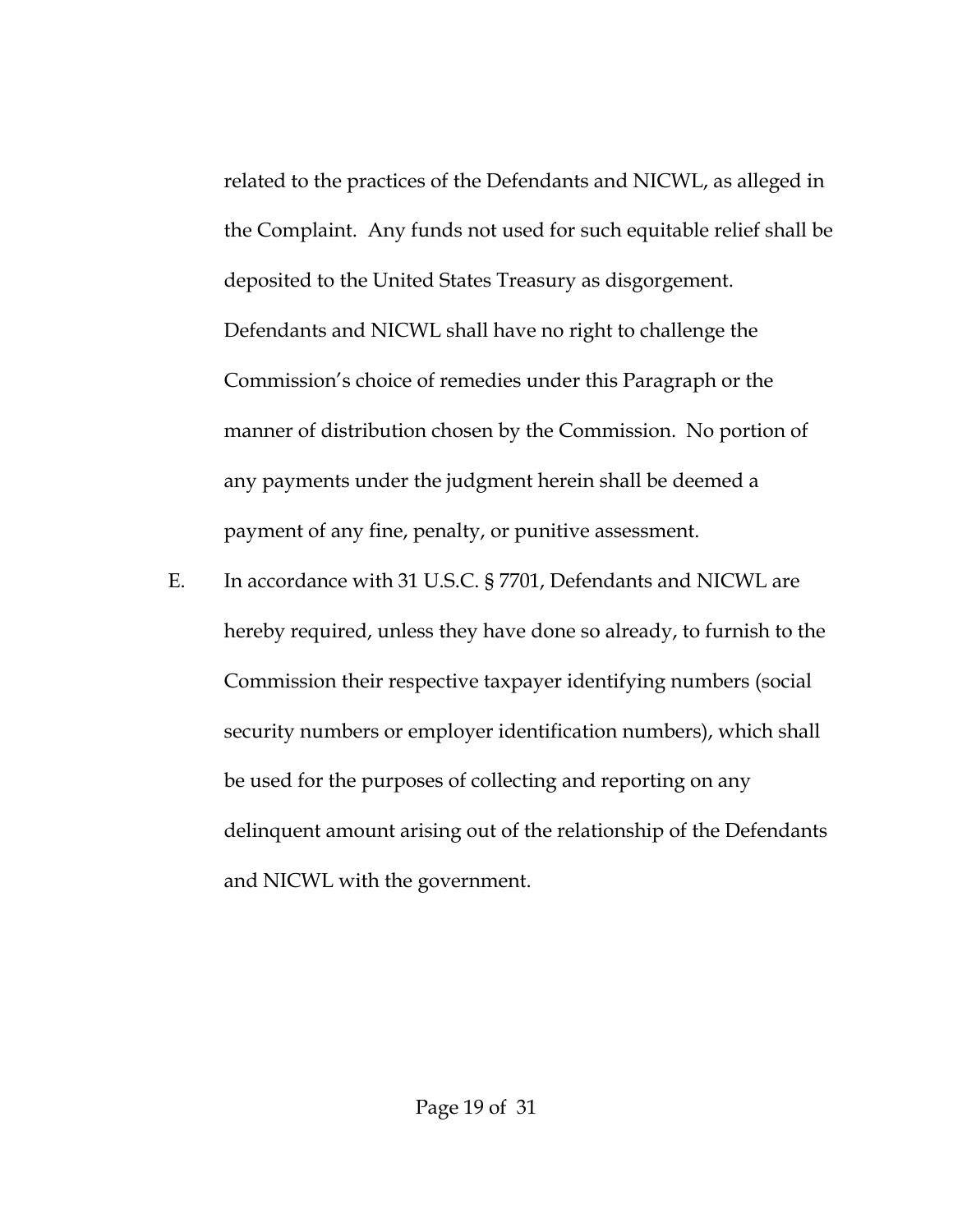## **X. COMPLIANCE MONITORING**

**IT IS FURTHER ORDERED** that, for the purpose of monitoring and investigating compliance with any provision of this Order,

A. Within ten (10) days of receipt of written notice from a

representative of the Commission, NUG, Hi-Tech, Wheat, Holda, and Smith each shall submit additional written reports, sworn to under penalty of perjury; produce documents for inspection and copying; appear for deposition; and/or provide entry during normal business hours to any business location in such Defendant's possession or direct or indirect control to inspect the business operation;

- B. In addition, the Commission is authorized to monitor compliance with this Order by all other lawful means, including but not limited to the following:
	- 1. obtaining discovery from any person, without further leave of court, using the procedures prescribed by Fed. R. Civ. P. 30, 31, 33, 34, 36, and 45; and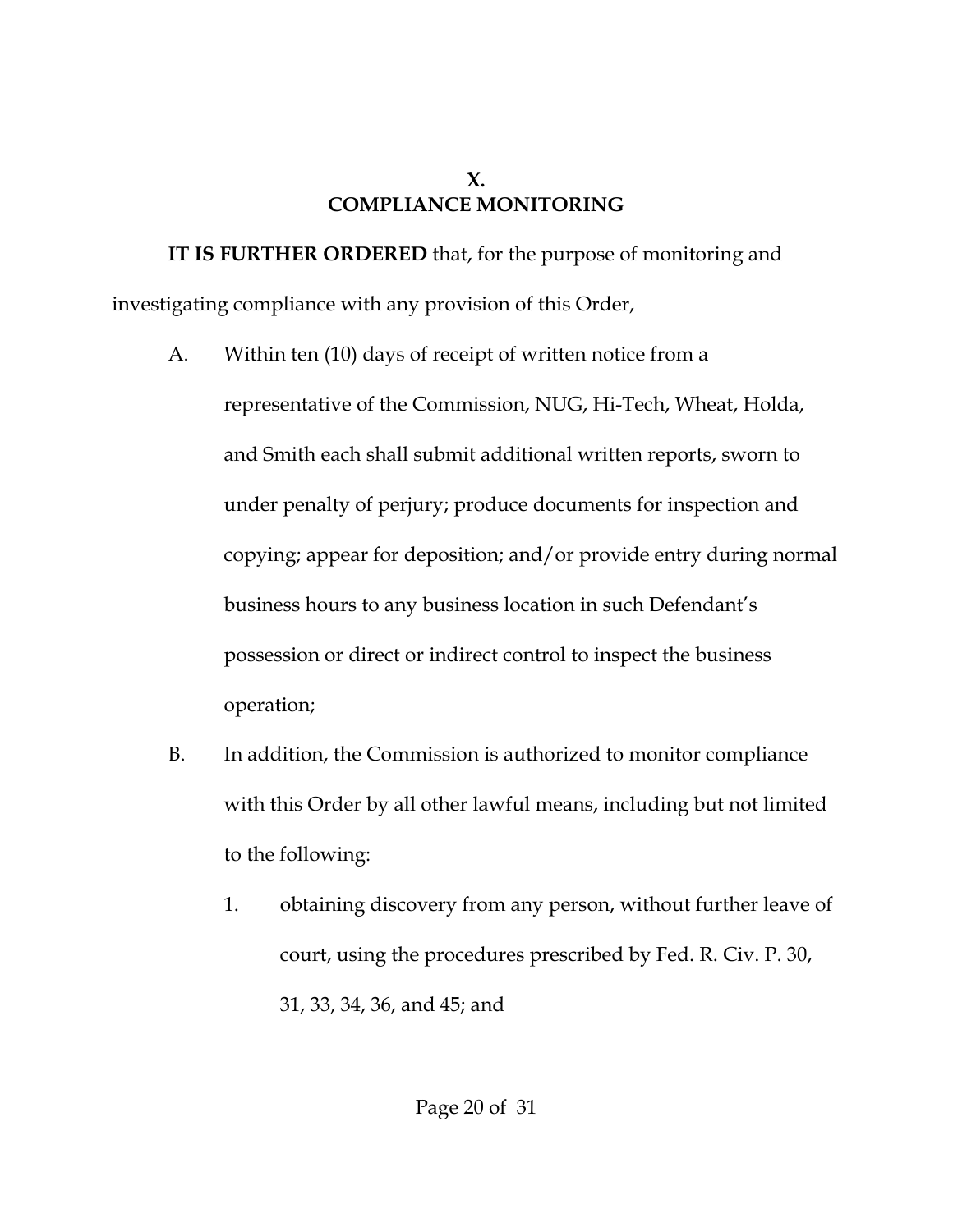- 2. posing as consumers and suppliers to: NUG, Hi-Tech, Wheat, Holda, or Smith, employees of NUG, Hi-Tech, Wheat, Holda, or Smith, or any other entity managed or controlled in whole or in part by NUG, Hi-Tech, Wheat, Holda, or Smith, without the necessity of identification or prior notice; and
- C. NUG, Hi-Tech, Wheat, Holda, and Smith shall permit representatives of the Commission to interview any employer, consultant, independent contractor, representative, agent, or employee who has agreed to such an interview, relating in any way to any conduct subject to this Order. The person interviewed may have counsel present.

*Provided, however*, that nothing in this Order shall limit the Commission's lawful use of compulsory process, pursuant to Sections 9 and 20 of the FTC Act, 15 U.S.C. §§ 49, 57b-1, to obtain any documentary material, tangible things, testimony, or information relevant to unfair or deceptive acts or practices in or affecting commerce (within the meaning of 15 U.S.C. § 45(a)(1)).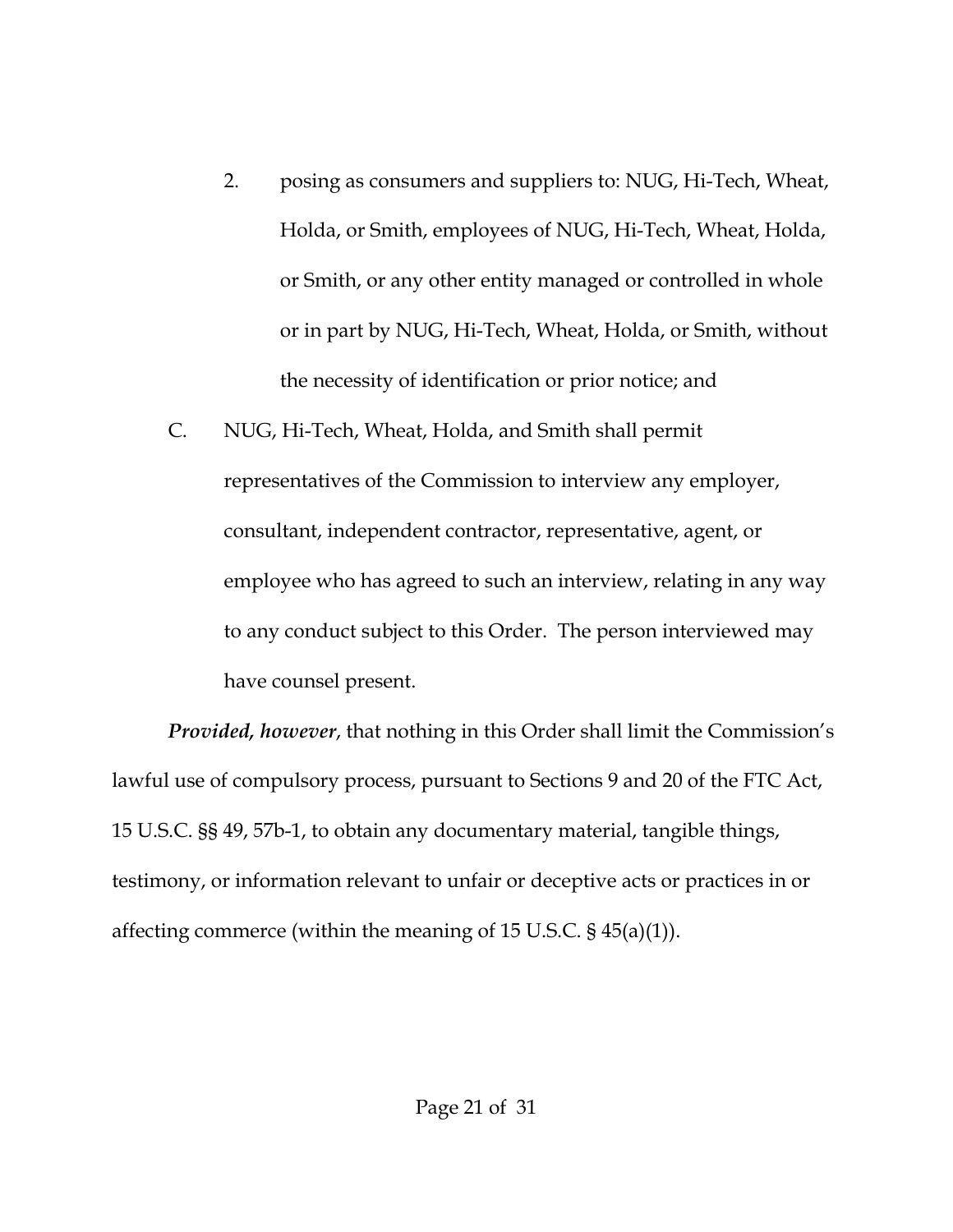#### **XI. COMPLIANCE REPORTING BY DEFENDANTS**

**IT IS FURTHER ORDERED** that, in order that compliance with the provisions of this Order may be monitored:

- A. For a period of five (5) years from the date of entry of this Order,
	- 1. Each Individual Defendant shall notify the Commission of the following:
		- a. Any changes in residence, mailing addresses, and telephone numbers of Individual Defendant, within ten (10) days of the date of such change;
		- b. Any changes in employment status (including self-employment) of Individual Defendant, and any change in the ownership of the Individual Defendant in any business entity, within ten (10) days of the date of such change. Such notice shall include the name and address of each business that the Individual Defendant is affiliated with, employed by, creates or forms, or performs services for; a statement of the nature of the business; and a statement of the Individual Defendant's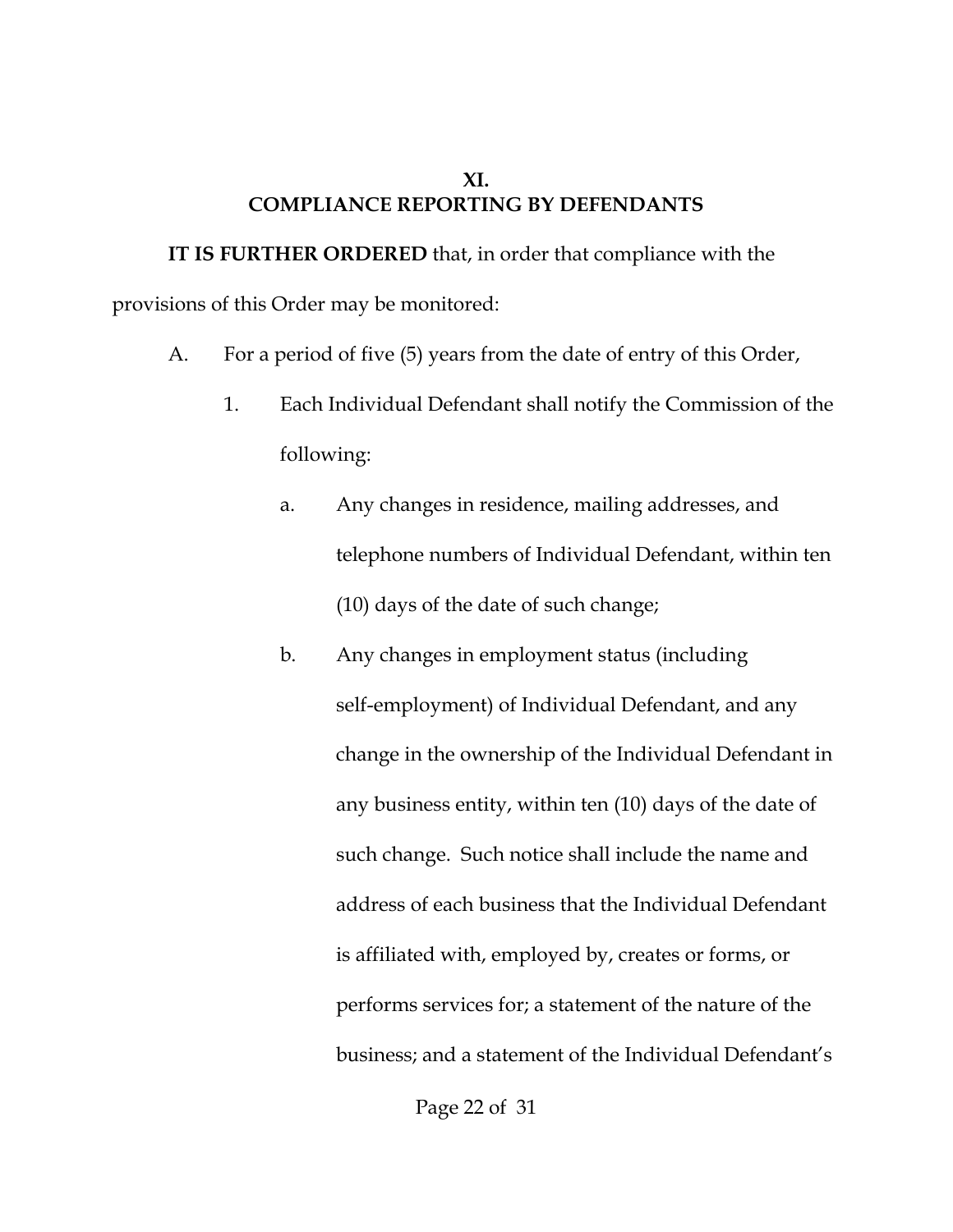duties and responsibilities in connection with the business or employment; and

- c. Any changes in the Individual Defendant's name or use of any aliases or fictitious names; and
- 2. The Individual Defendants and Corporate Defendants shall notify the Commission of any changes in corporate structure that Corporate Defendant(s) or any business entity that an Individual Defendant(s) directly or indirectly control(s), or has an ownership interest in, that may affect compliance obligations arising under this Order, including but not limited to a dissolution, assignment, sale, merger, or other action that would result in the emergence of a successor corporation; the creation or dissolution of a subsidiary, parent, or affiliate that engages in any acts or practices subject to this Order; the filing of a bankruptcy petition; or a change in the corporate name or address, at least thirty (30) days prior to such change, *provided* that, with respect to any proposed change in the corporation about which Defendant(s) learn less than thirty (30) days prior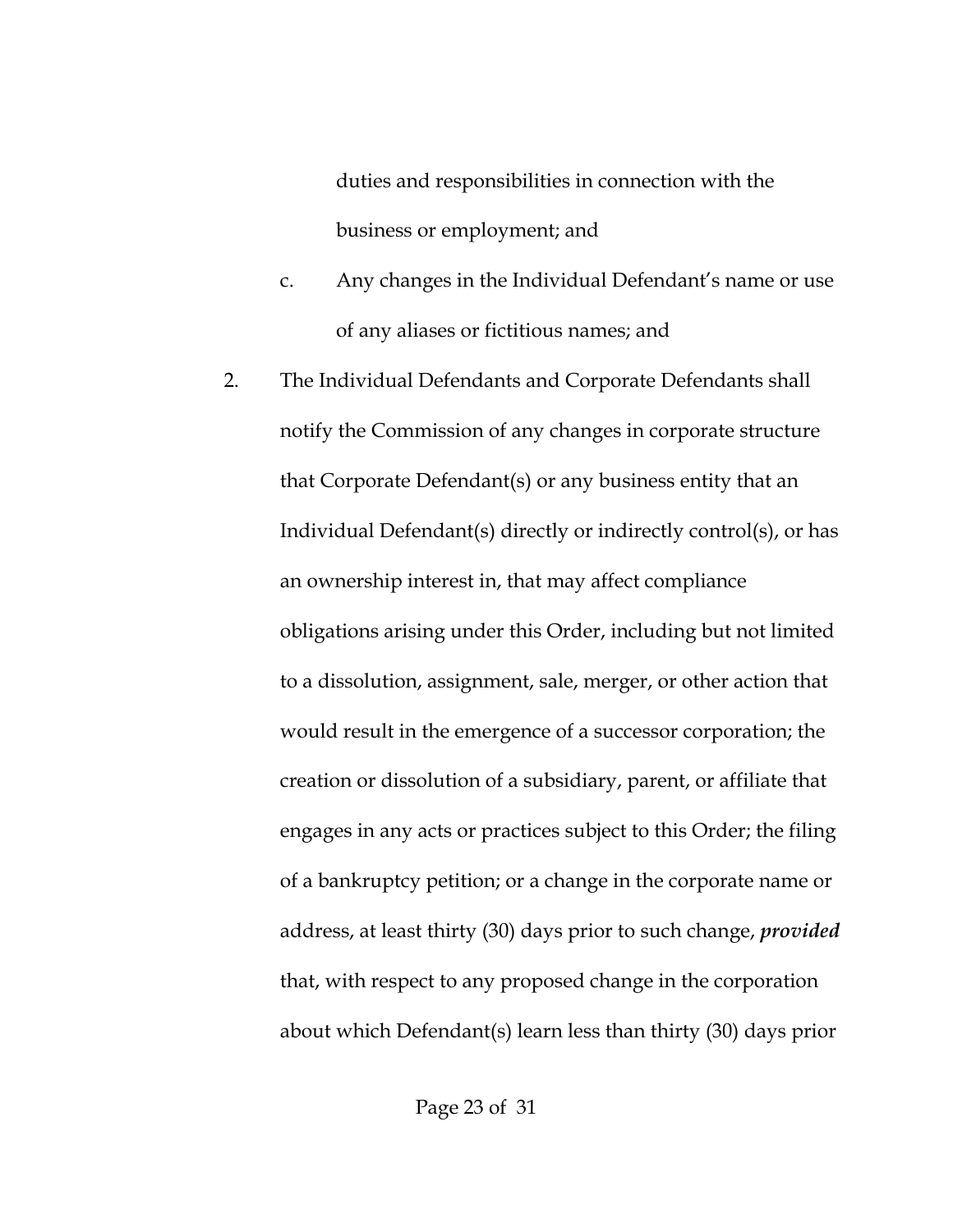to the date such action is to take place, Defendant(s) notify the Commission as soon as is practicable after obtaining such knowledge.

- B. Sixty (60) days after the date of entry of this Order, NUG, Hi-Tech, Wheat, Holda, and Smith each shall provide a written report to the FTC, sworn to under penalty of perjury, setting forth in detail the manner and form in which he has complied and is complying with this Order. This report shall include, but not be limited to:
	- 1. For each Individual Defendant:
		- a. The then-current residence address, mailing addresses, and telephone numbers of the Individual Defendant;
		- b. The then-current employment and business addresses and telephone numbers of the Individual Defendant, a description of the business activities of each such employer or business, and the title and responsibilities of the Individual Defendant, for each such employer or business;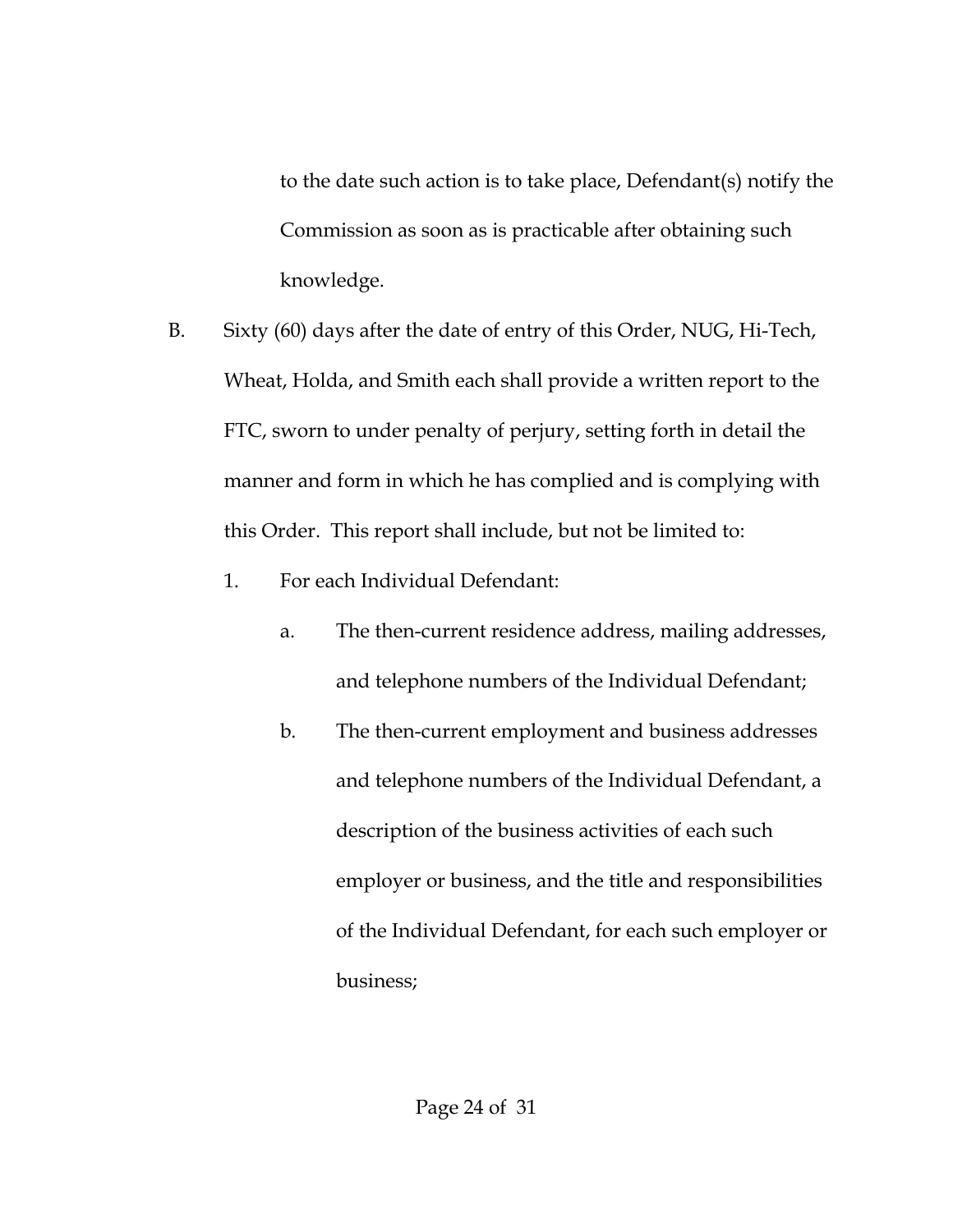- 2. For all Defendants:
	- a. A copy of each acknowledgment of receipt of this Order, obtained pursuant to Paragraph XIII; and
	- b. Any other changes required to be reported under Paragraph A of this Section.
- C. For the purposes of this Order, Defendants, unless otherwise

directed by the Commission's authorized representatives, mail all

written notifications to the Commission to:

Associate Director for Enforcement Federal Trade Commission 600 Pennsylvania Avenue, N.W. Washington, D.C. 20580 Attn: FTC v. National Urological Group, Inc., et. al. (N.D. Ga.) Civil Action No. 1:04-CV-3294

D. For purposes of the compliance reporting and monitoring required

by this Order, the Commission is authorized to communicate

directly with Defendants.

# **XII. RECORD KEEPING PROVISIONS**

**IT IS FURTHER ORDERED** that, for a period of eight (8) years from the

date of entry of this Order, Corporate Defendants and Individual Defendants and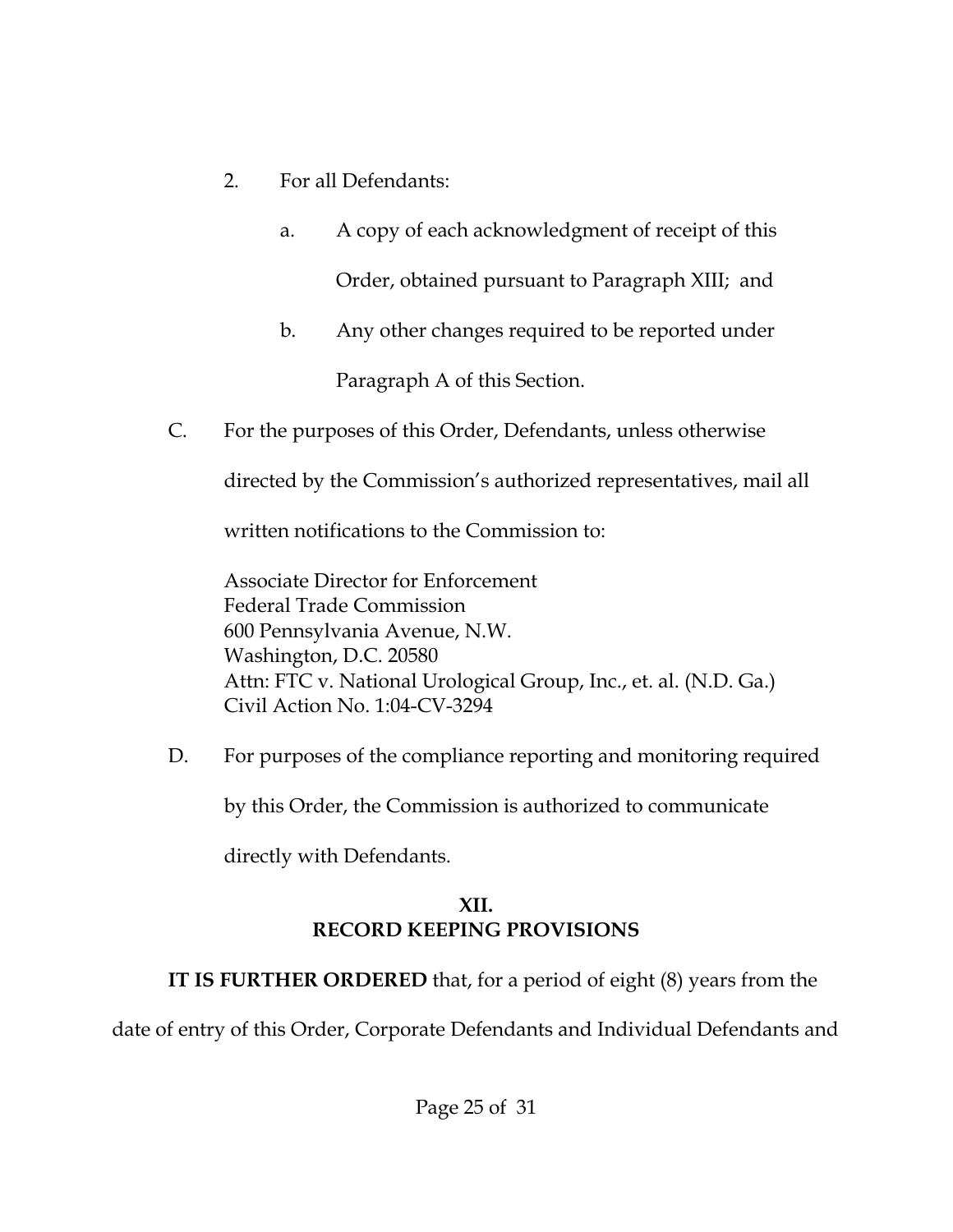any business where (1) an Individual Defendant is the majority owner or an officer or director of the business, or directly or indirectly manages or controls the business, or where (2) the business engages, or assists others engaged in, the manufacturing, labeling, advertising, promotion, offering for sale, sale, or distribution of any weight loss product, erectile dysfunction product, or covered product, program, or service, and an Individual Defendant's agents, employees, officers, corporations, successors, and assigns, and those persons in active concert or participation with the Individual Defendant who receive actual notice of this Order by personal service or otherwise, are hereby restrained and enjoined from failing to create and retain the following records:

- A. Accounting records that reflect the cost of goods or services sold, revenues generated, and the disbursement of such revenues;
- B. Personnel records accurately reflecting: the name, address, and telephone number of each person employed in any capacity by such business, including as an independent contractor; that person's job title or position; the date upon which the person commenced work; and the date and reason for the person's termination, if applicable;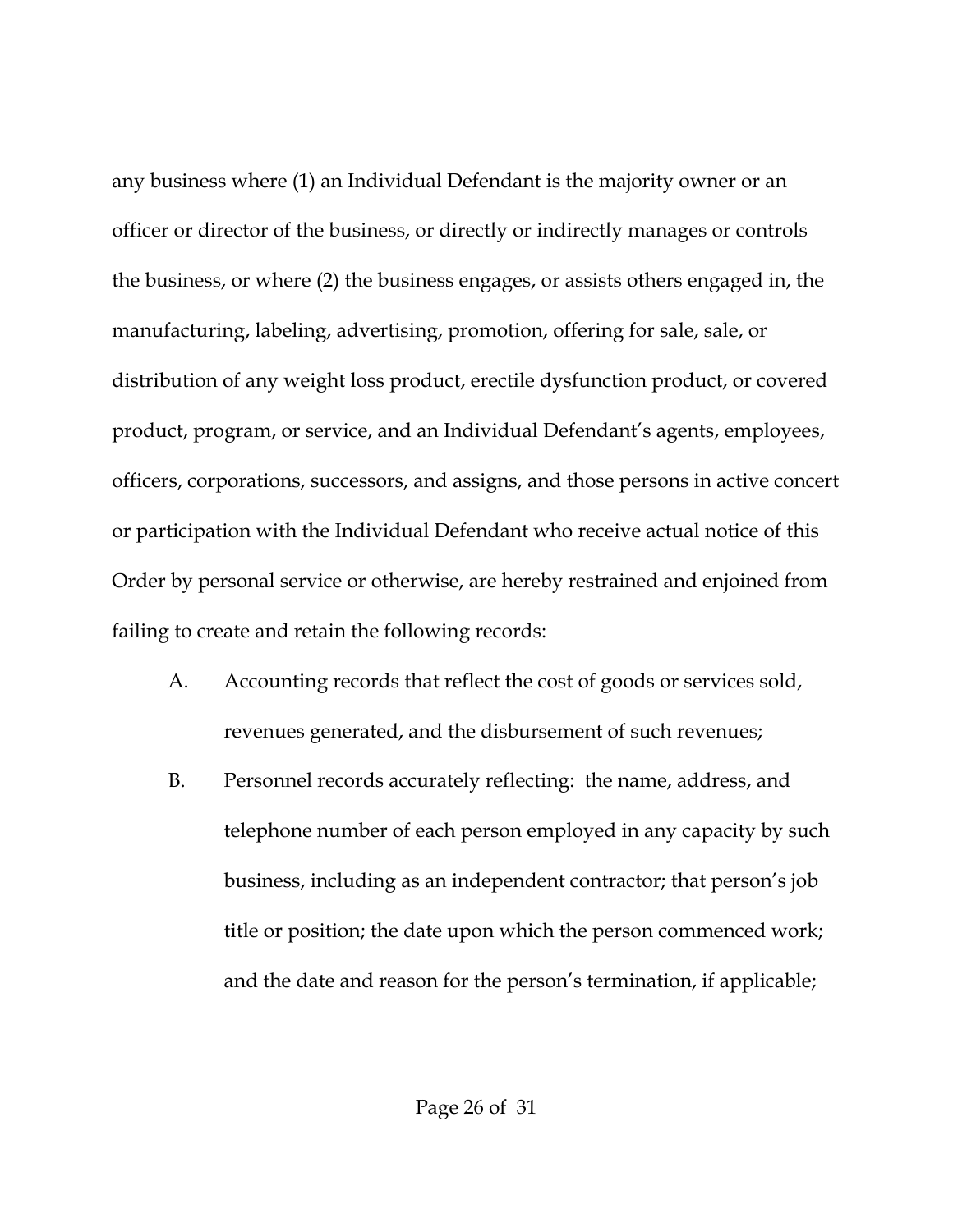- C. Customer files containing the names, addresses, phone numbers, dollar amounts paid, quantity of items or services purchased, and description of items or services purchased, to the extent such information is obtained in the ordinary course of business;
- D. Complaints and refund requests (whether received directly, indirectly or through any third party) and any responses to those complaints or requests;
- E. Copies of all sales scripts, training materials, advertisements, Web sites, or other marketing materials for any weight loss product, erectile dysfunction product, or any covered product, program, or service;
- F. All records and documents necessary to demonstrate full compliance with each provision of this Order, including but not limited to, copies of acknowledgments of receipt of this Order and all reports submitted to the FTC pursuant to this Order.
- G. All materials that were relied upon in making any representations contained in the materials identified in Paragraph E of this Section, including all documents evidencing or referring to the accuracy of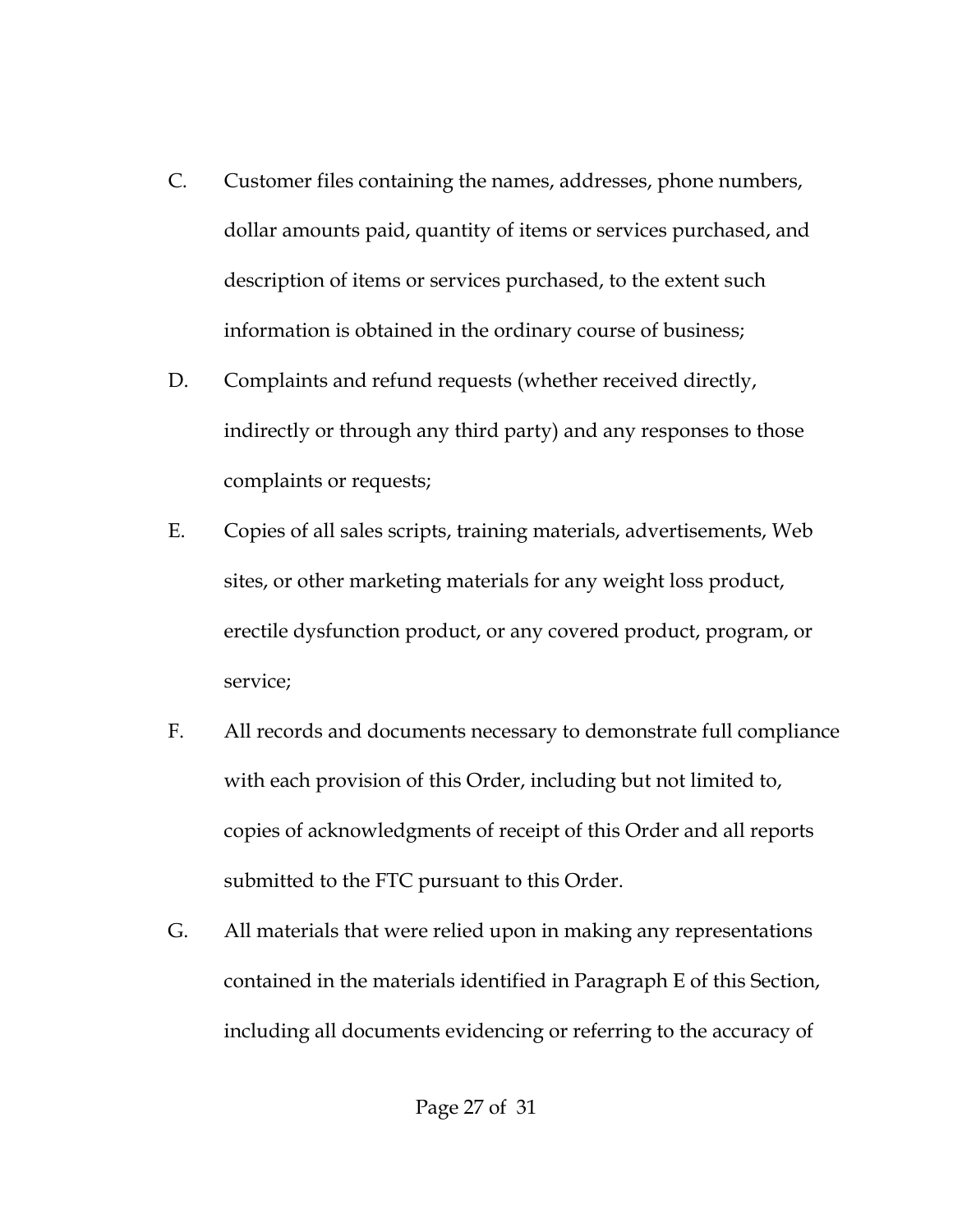any claim therein or to the efficacy of any weight loss product, erectile dysfunction product, or any covered product, program, or service, including, but not limited to, all tests, reports, studies, demonstrations, or other evidence that confirm, contradict, qualify, or call into question the accuracy or efficacy of each such weight loss product, erectile dysfunction product, or covered product, program, or service; and

- H. Records accurately reflecting the name, address, and telephone number of each manufacturer or laboratory engaged in the development or creation of any testing obtained for the purpose of manufacturing, labeling, advertising, promoting, offering for sale, selling, or distributing any weight loss product, erectile dysfunction product, or covered product, program, or service; and
- I. Copies of all contracts concerning the manufacturing, labeling, advertising, promotion, offering for sale, sale, or distribution of any weight loss product, erectile dysfunction product, or covered product, program, or service.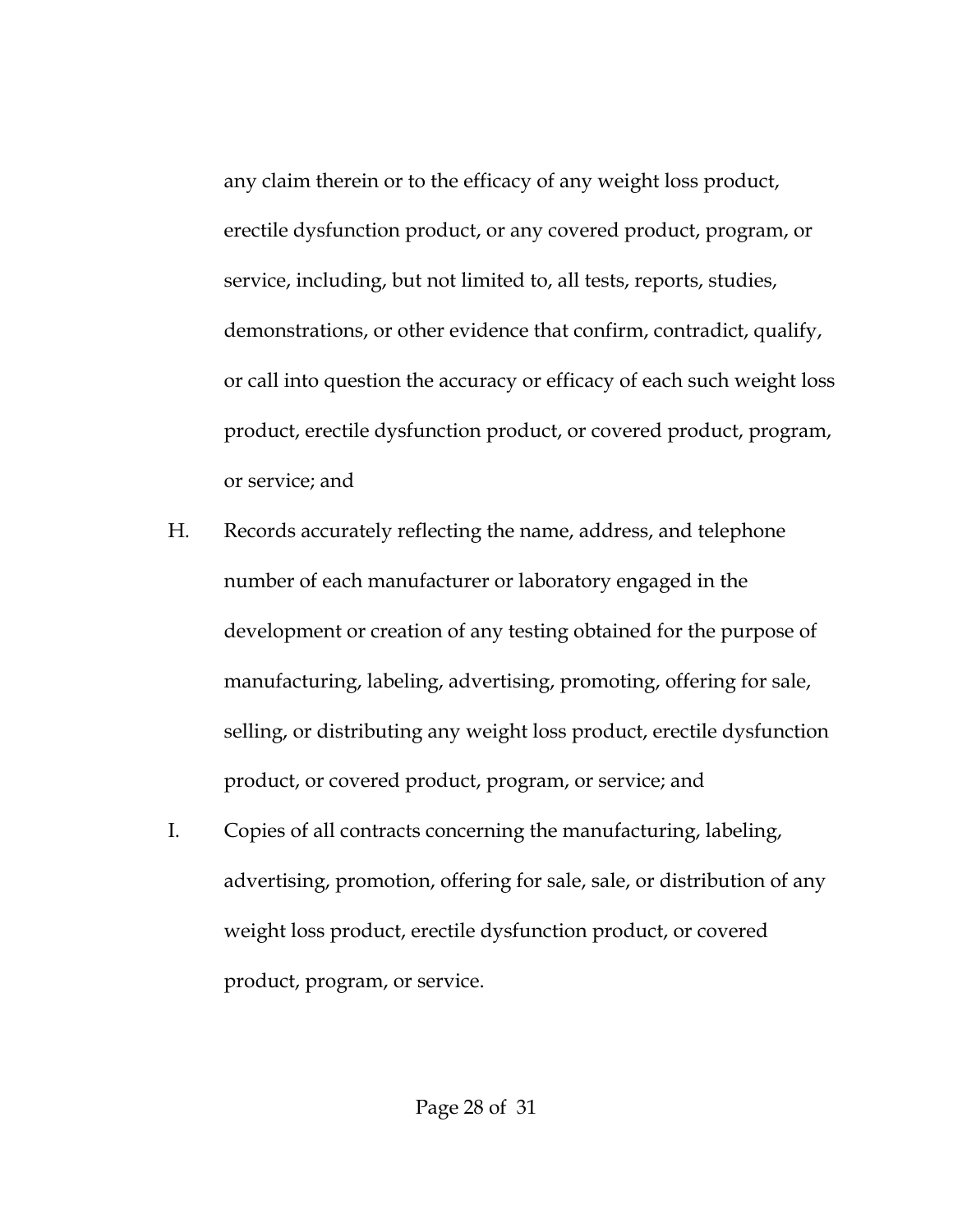#### **XIII. DISTRIBUTION OF ORDER BY DEFENDANTS**

**IT IS FURTHER ORDERED** that, for a period of five (5) years from the date of entry of this Order, Defendants shall deliver copies of the Order as directed below:

- A. **Corporate Defendant**: Each Corporate Defendant must deliver a copy of this Order to all of its principals, officers, directors, and managers. Each Corporate Defendant also must deliver copies of this Order to all of its employees, agents, and representatives who engage in conduct related to the subject matter of the Order. For current personnel, delivery shall be within (5) days of service of this Order upon Defendant. For new personnel, delivery shall occur prior to them assuming their responsibilities.
- B. **Individual Defendant as Control Person**: For any business that each Individual Defendant controls, directly or indirectly, or in which he has a majority ownership interest, Individual Defendant must deliver a copy of this Order to all principals, officers, directors, and managers of that business. Each Individual Defendant must also deliver copies of this Order to all employees, agents, and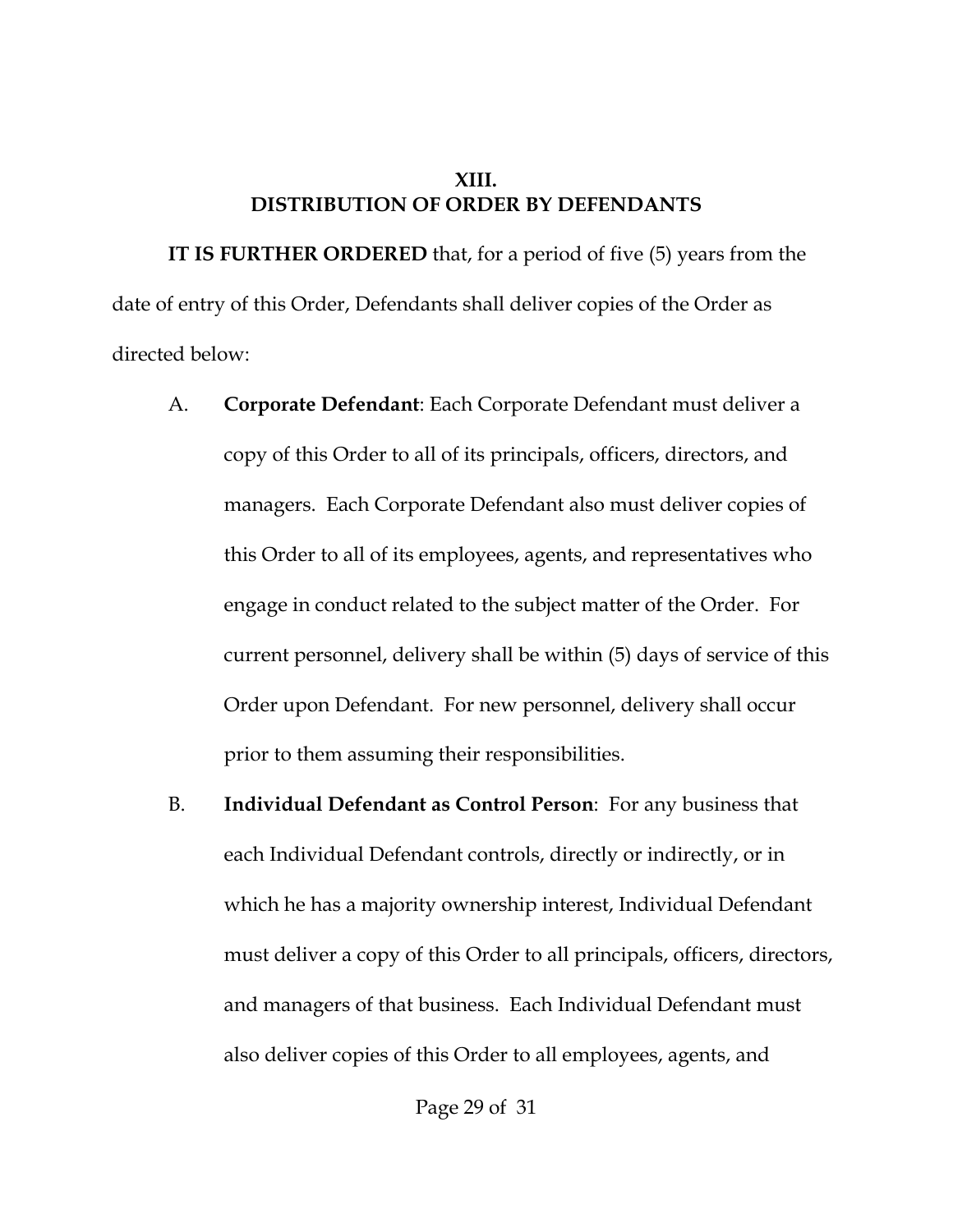representatives of that business who engage in conduct related to the subject matter of the Order. For current personnel, delivery shall be within (5) days of service of this Order upon Individual Defendant. For new personnel, delivery shall occur prior to their assuming their responsibilities.

- C. **Individual Defendant As Employee or Non-Control Person**: For any business where each Individual Defendant is not a controlling person of a business but otherwise engages in conduct related to the subject matter of this Order, each Individual Defendant must deliver a copy of this Order to all principals and managers of such business before engaging in such conduct.
- D. The Corporate and Individual Defendants each must secure a signed and dated statement acknowledging receipt of the Order, within thirty (30) days of delivery, from all persons receiving a copy of the Order pursuant to this Part.

## **XIV. ACKNOWLEDGMENT OF RECEIPT OF ORDER**

**IT IS FURTHER ORDERED** that each Defendant, within five (5) business days of receipt of this Order as entered by the Court, must submit to the